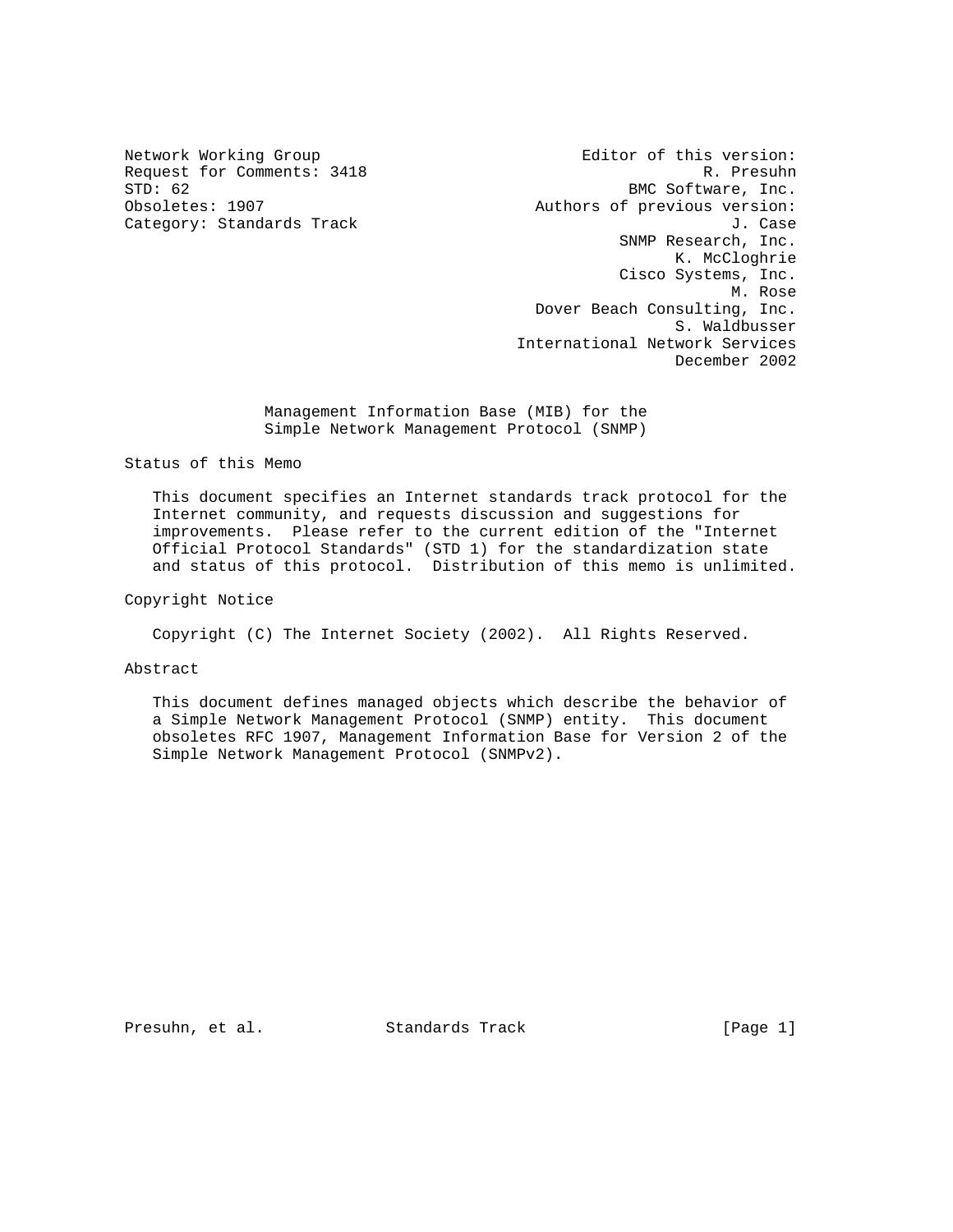Table of Contents

|                                    | $\overline{2}$ |
|------------------------------------|----------------|
| 3. Notice on Intellectual Property | 2.0            |
|                                    | 2.1            |
|                                    | 2.2            |
|                                    | 23             |
|                                    | 23             |
|                                    | 2.4            |
|                                    | 2.4            |
|                                    | 25             |
|                                    |                |

## 1. The Internet-Standard Management Framework

 For a detailed overview of the documents that describe the current Internet-Standard Management Framework, please refer to section 7 of RFC 3410 [RFC3410].

 Managed objects are accessed via a virtual information store, termed the Management Information Base or MIB. MIB objects are generally accessed through the Simple Network Management Protocol (SNMP).

 Objects in the MIB are defined using the mechanisms defined in the Structure of Management Information (SMI). This memo specifies a MIB module that is compliant to the SMIv2, which is described in STD 58, RFC 2578 [RFC2578], STD 58, RFC 2579 [RFC2579] and STD 58, RFC 2580 [RFC2580].

 It is the purpose of this document to define managed objects which describe the behavior of an SNMP entity, as defined in the SNMP architecture STD 62, [RFC3411].

 The key words "MUST", "MUST NOT", "REQUIRED", "SHALL", "SHALL NOT", "SHOULD", "SHOULD NOT", "RECOMMENDED", "MAY", and "OPTIONAL" in this document are to be interpreted as described in BCP 14, RFC 2119 [RFC2119].

2. Definitions

SNMPv2-MIB DEFINITIONS ::= BEGIN

IMPORTS

 MODULE-IDENTITY, OBJECT-TYPE, NOTIFICATION-TYPE, TimeTicks, Counter32, snmpModules, mib-2 FROM SNMPv2-SMI DisplayString, TestAndIncr, TimeStamp

Presuhn, et al. Standards Track [Page 2]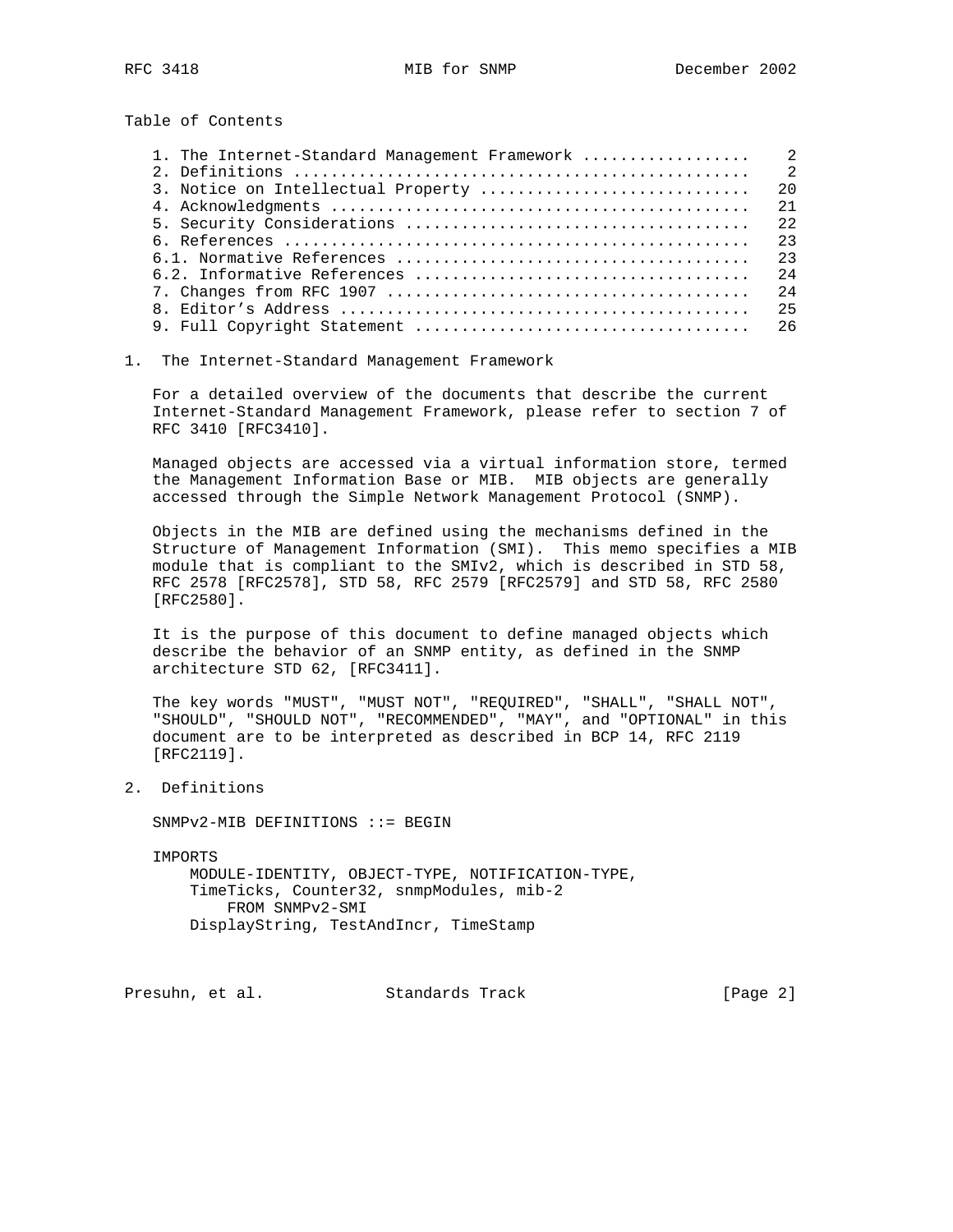FROM SNMPv2-TC MODULE-COMPLIANCE, OBJECT-GROUP, NOTIFICATION-GROUP FROM SNMPv2-CONF; snmpMIB MODULE-IDENTITY LAST-UPDATED "200210160000Z" ORGANIZATION "IETF SNMPv3 Working Group" CONTACT-INFO "WG-EMail: snmpv3@lists.tislabs.com Subscribe: snmpv3-request@lists.tislabs.com Co-Chair: Russ Mundy Network Associates Laboratories postal: 15204 Omega Drive, Suite 300 Rockville, MD 20850-4601 **USA** EMail: mundy@tislabs.com<br>phone: +1 301 947-7107 phone: +1 301 947-7107 Co-Chair: David Harrington Enterasys Networks<br>postal: 35 Industrial Way postal: 35 Industrial Way P. O. Box 5005 Rochester, NH 03866-5005 USA EMail: dbh@enterasys.com phone: +1 603 337-2614 Editor: Randy Presuhn BMC Software, Inc. postal: 2141 North First Street San Jose, CA 95131 USA EMail: randy\_presuhn@bmc.com phone: +1 408 546-1006" DESCRIPTION "The MIB module for SNMP entities. Copyright (C) The Internet Society (2002). This version of this MIB module is part of RFC 3418; see the RFC itself for full legal notices. " REVISION "200210160000Z" DESCRIPTION "This revision of this MIB module was published as RFC 3418." REVISION "199511090000Z" DESCRIPTION

Presuhn, et al. Standards Track [Page 3]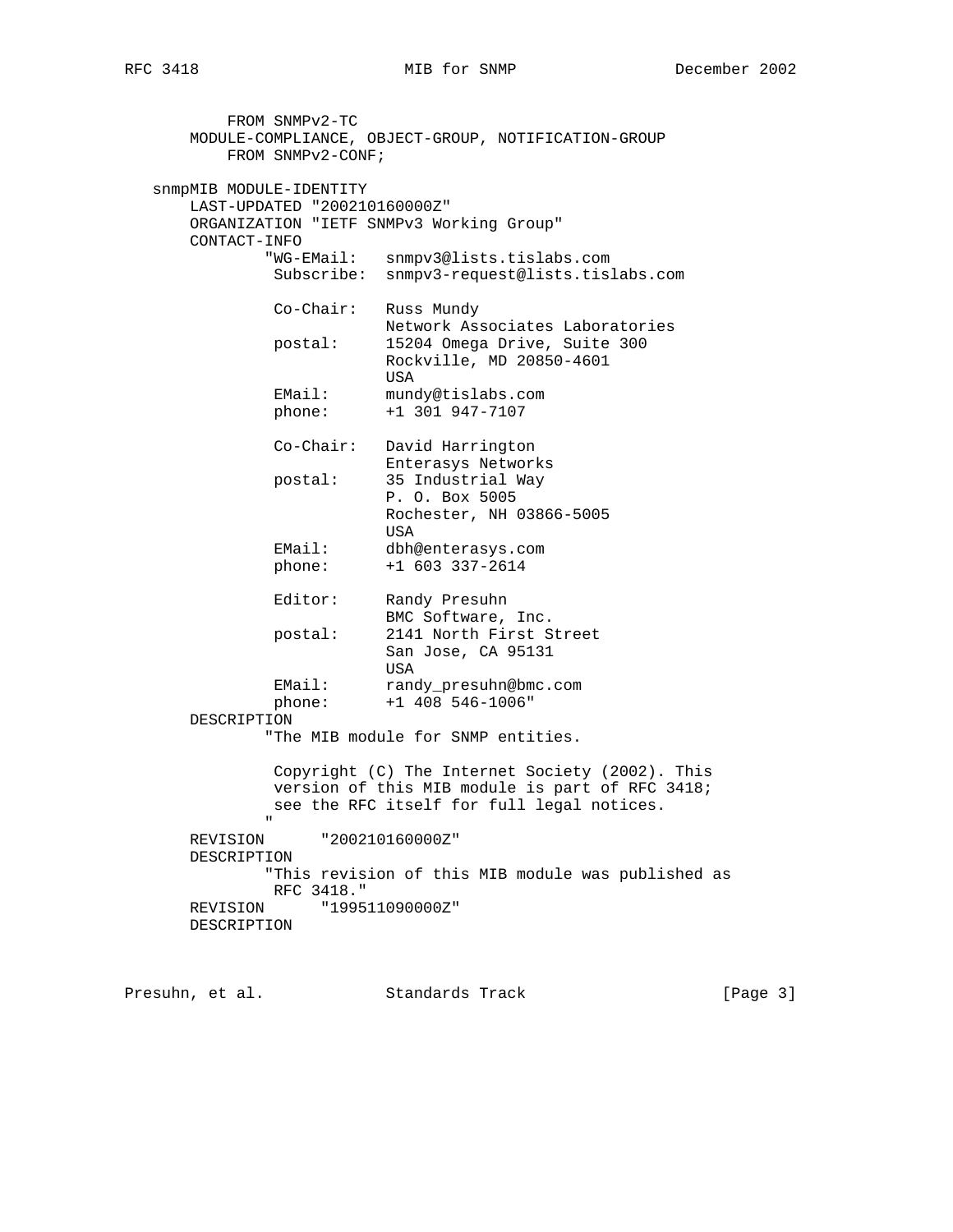```
RFC 3418 MIB for SNMP December 2002
```

```
 "This revision of this MIB module was published as
                RFC 1907."
       REVISION "199304010000Z"
       DESCRIPTION
               "The initial revision of this MIB module was published
               as RFC 1450."
      ::= { snmpModules 1 }
   snmpMIBObjects OBJECT IDENTIFIER ::= { snmpMIB 1 }
 -- ::= { snmpMIBObjects 1 } this OID is obsolete
 -- ::= { snmpMIBObjects 2 } this OID is obsolete
 -- ::= { snmpMIBObjects 3 } this OID is obsolete
   -- the System group
 --
   -- a collection of objects common to all managed systems.
  system OBJECT IDENTIFIER ::= { mib-2 1 }
   sysDescr OBJECT-TYPE
       SYNTAX DisplayString (SIZE (0..255))
       MAX-ACCESS read-only
       STATUS current
       DESCRIPTION
               "A textual description of the entity. This value should
               include the full name and version identification of
               the system's hardware type, software operating-system,
               and networking software."
      ::= { system 1 }
   sysObjectID OBJECT-TYPE
       SYNTAX OBJECT IDENTIFIER
       MAX-ACCESS read-only
       STATUS current
       DESCRIPTION
               "The vendor's authoritative identification of the
               network management subsystem contained in the entity.
               This value is allocated within the SMI enterprises
               subtree (1.3.6.1.4.1) and provides an easy and
               unambiguous means for determining 'what kind of box' is
               being managed. For example, if vendor 'Flintstones,
               Inc.' was assigned the subtree 1.3.6.1.4.1.424242,
               it could assign the identifier 1.3.6.1.4.1.424242.1.1
               to its 'Fred Router'."
      ::= { system 2 }
   sysUpTime OBJECT-TYPE
```
Presuhn, et al. Standards Track [Page 4]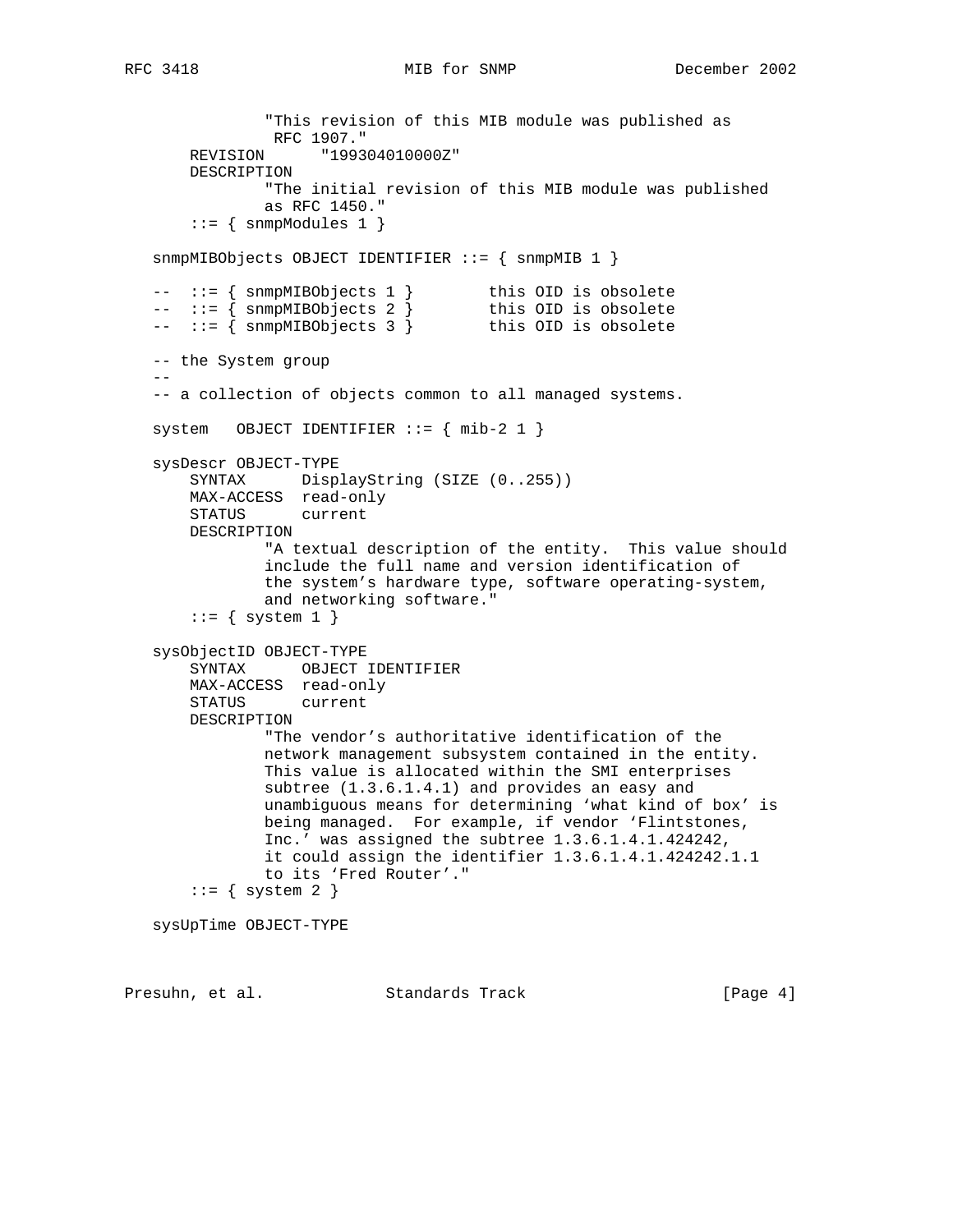SYNTAX TimeTicks MAX-ACCESS read-only STATUS current DESCRIPTION "The time (in hundredths of a second) since the network management portion of the system was last re-initialized."  $::=$  { system 3 } sysContact OBJECT-TYPE SYNTAX DisplayString (SIZE (0..255)) MAX-ACCESS read-write STATUS current DESCRIPTION "The textual identification of the contact person for this managed node, together with information on how to contact this person. If no contact information is known, the value is the zero-length string."  $::=$  { system 4 } sysName OBJECT-TYPE SYNTAX DisplayString (SIZE (0..255)) MAX-ACCESS read-write STATUS current DESCRIPTION "An administratively-assigned name for this managed node. By convention, this is the node's fully-qualified domain name. If the name is unknown, the value is the zero-length string."  $::=$  { system 5 } sysLocation OBJECT-TYPE SYNTAX DisplayString (SIZE (0..255)) MAX-ACCESS read-write STATUS current DESCRIPTION "The physical location of this node (e.g., 'telephone closet, 3rd floor'). If the location is unknown, the value is the zero-length string."  $::=$  { system 6 } sysServices OBJECT-TYPE SYNTAX INTEGER  $(0..127)$  MAX-ACCESS read-only STATUS current DESCRIPTION "A value which indicates the set of services that this entity may potentially offer. The value is a sum.

Presuhn, et al. Standards Track [Page 5]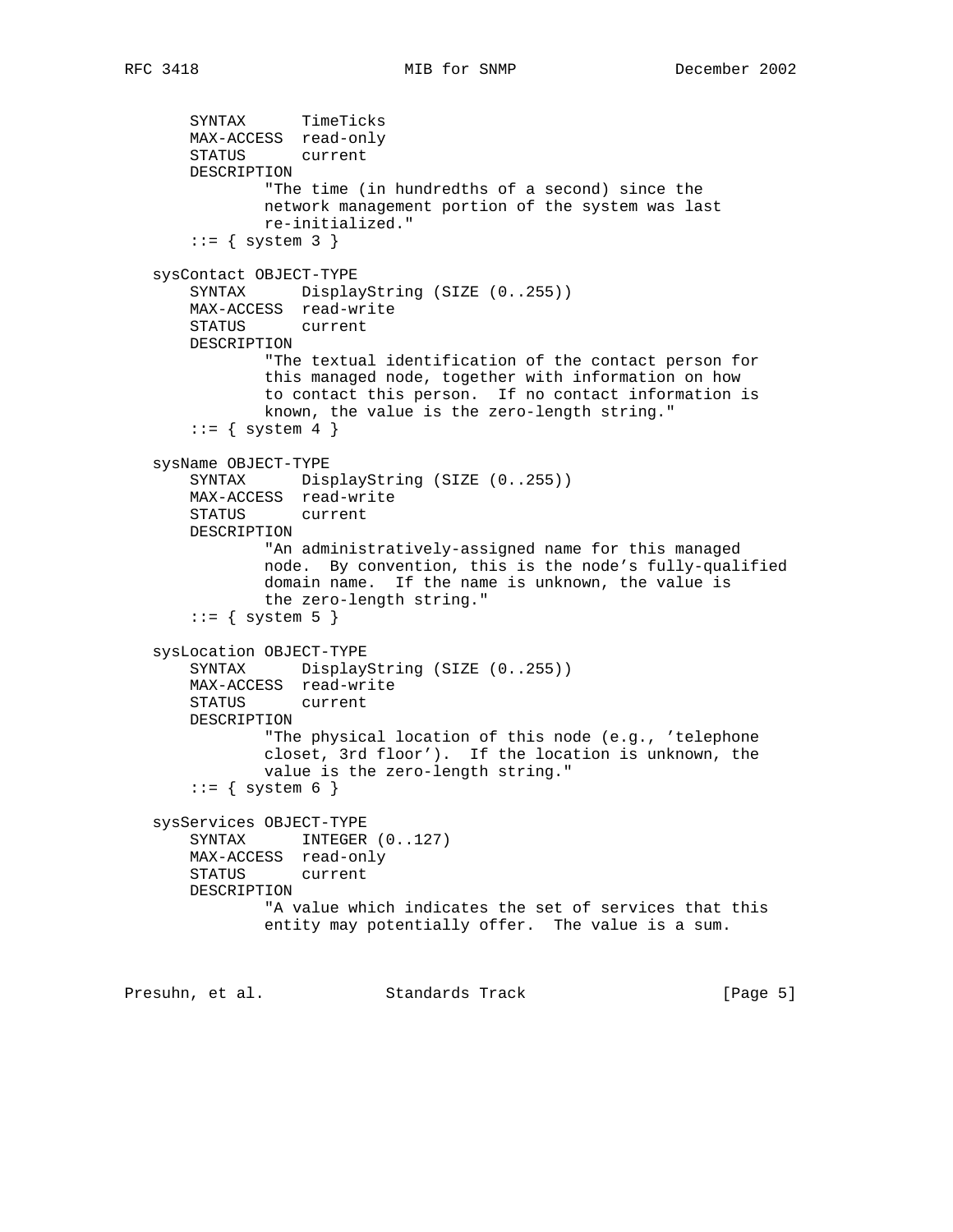This sum initially takes the value zero. Then, for each layer, L, in the range 1 through 7, that this node performs transactions for, 2 raised to  $(L - 1)$  is added to the sum. For example, a node which performs only routing functions would have a value of  $4$   $(2^{(3-1)})$ . In contrast, a node which is a host offering application services would have a value of 72  $(2^*(4-1) + 2^*(7-1))$ . Note that in the context of the Internet suite of protocols, values should be calculated accordingly: layer functionality 1<br>1 physical (e.g., repeaters)<br>1

2 datalink/subnetwork (e.g., bridges)<br>3 internet (e.g., supports the IP) internet (e.g., supports the IP) 4 end-to-end (e.g., supports the TCP) 7 applications (e.g., supports the SMTP) For systems including OSI protocols, layers 5 and 6 may also be counted."  $::=$  { system 7 } -- object resource information  $- -$  -- a collection of objects which describe the SNMP entity's -- (statically and dynamically configurable) support of -- various MIB modules. sysORLastChange OBJECT-TYPE SYNTAX TimeStamp MAX-ACCESS read-only STATUS current DESCRIPTION "The value of sysUpTime at the time of the most recent change in state or value of any instance of sysORID."  $::=$  { system 8 } sysORTable OBJECT-TYPE SYNTAX SEQUENCE OF SysOREntry MAX-ACCESS not-accessible STATUS current DESCRIPTION "The (conceptual) table listing the capabilities of the local SNMP application acting as a command responder with respect to various MIB modules. SNMP entities having dynamically-configurable support of MIB modules will have a dynamically-varying number of conceptual rows."  $::=$  { system 9 }

Presuhn, et al. Standards Track [Page 6]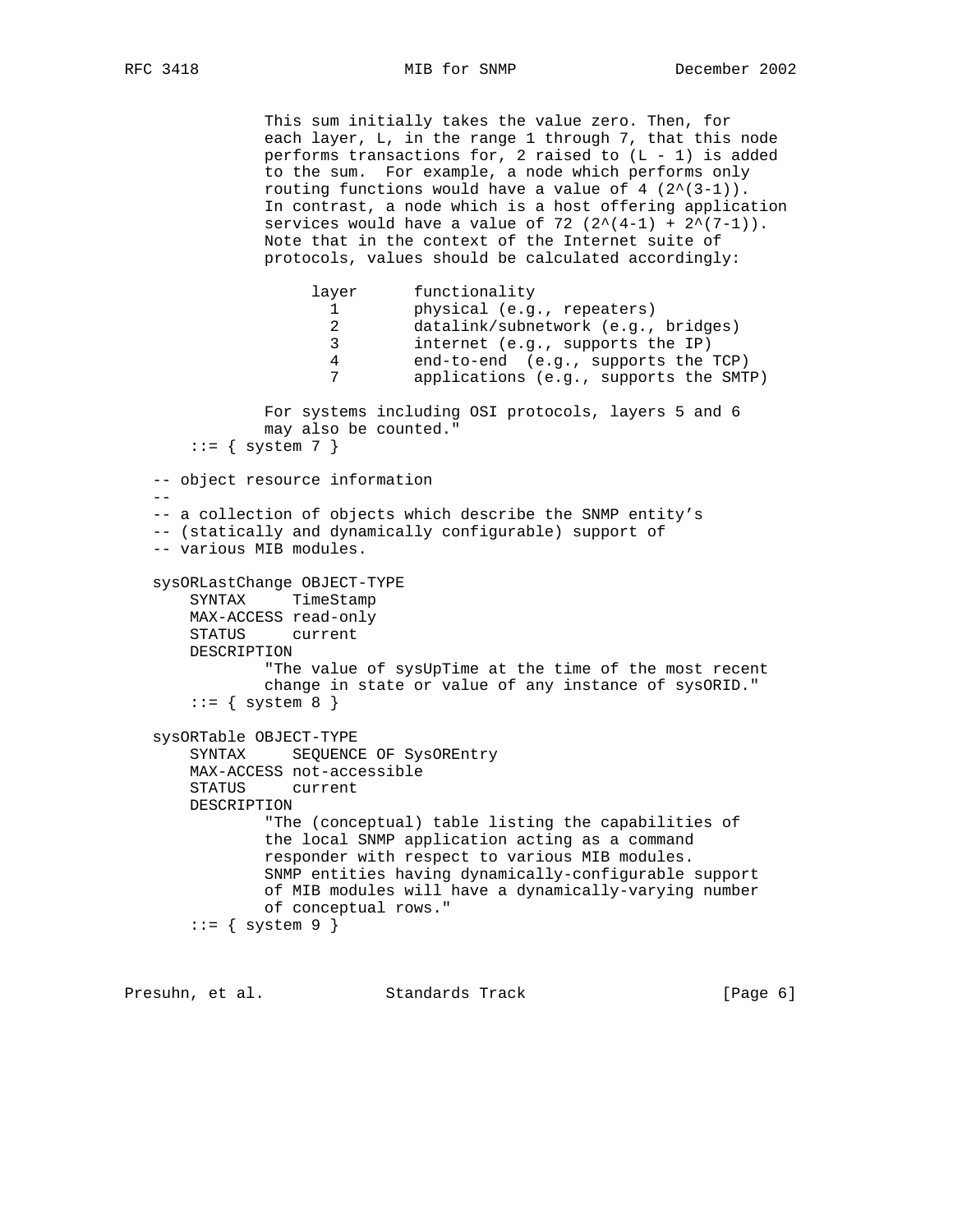```
 sysOREntry OBJECT-TYPE
       SYNTAX SysOREntry
       MAX-ACCESS not-accessible
       STATUS current
       DESCRIPTION
      "An entry (conceptual row) in the sysORTable."<br>INDEX { sysORIndex }
                 { sysORIndex }
      ::= { sysORTable 1 }
   SysOREntry ::= SEQUENCE {
 sysORIndex INTEGER,
 sysORID OBJECT IDENTIFIER,
 sysORDescr DisplayString,
       sysORUpTime TimeStamp
   }
   sysORIndex OBJECT-TYPE
       SYNTAX INTEGER (1..2147483647)
       MAX-ACCESS not-accessible
       STATUS current
       DESCRIPTION
               "The auxiliary variable used for identifying instances
               of the columnar objects in the sysORTable."
      ::= { sysOREntry 1 }
   sysORID OBJECT-TYPE
       SYNTAX OBJECT IDENTIFIER
       MAX-ACCESS read-only
       STATUS current
       DESCRIPTION
               "An authoritative identification of a capabilities
               statement with respect to various MIB modules supported
               by the local SNMP application acting as a command
               responder."
      ::= { sysOREntry 2 }
   sysORDescr OBJECT-TYPE
       SYNTAX DisplayString
       MAX-ACCESS read-only
       STATUS current
       DESCRIPTION
               "A textual description of the capabilities identified
               by the corresponding instance of sysORID."
      ::= { sysOREntry 3 }
   sysORUpTime OBJECT-TYPE
       SYNTAX TimeStamp
       MAX-ACCESS read-only
```
Presuhn, et al. Standards Track [Page 7]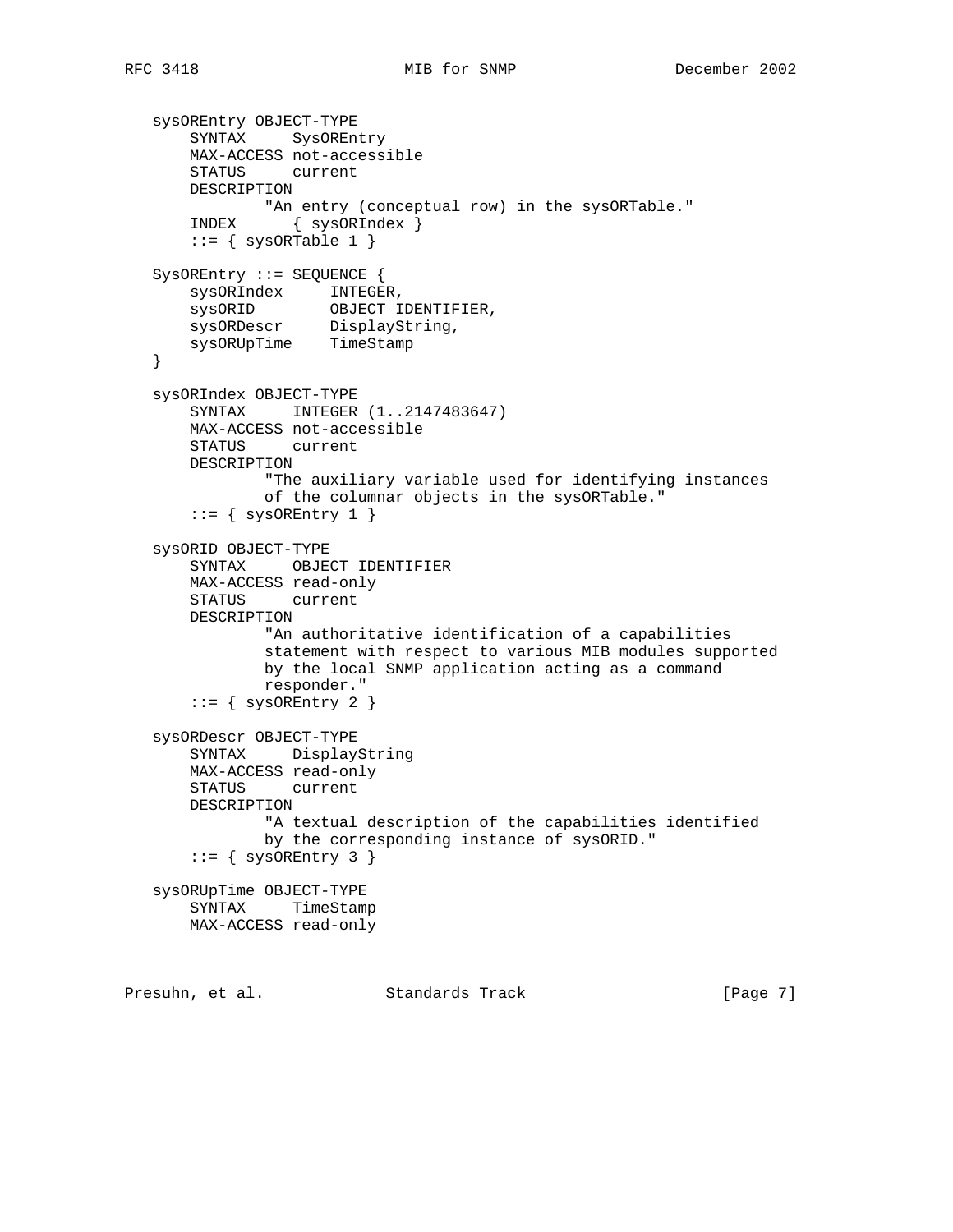```
 STATUS current
       DESCRIPTION
               "The value of sysUpTime at the time this conceptual
               row was last instantiated."
       ::= { sysOREntry 4 }
    -- the SNMP group
- -- a collection of objects providing basic instrumentation and
    -- control of an SNMP entity.
    snmp OBJECT IDENTIFIER ::= { mib-2 11 }
    snmpInPkts OBJECT-TYPE
       SYNTAX Counter32
       MAX-ACCESS read-only
       STATUS current
       DESCRIPTION
               "The total number of messages delivered to the SNMP
               entity from the transport service."
       ::= \{ \text{snmp } 1 \} snmpInBadVersions OBJECT-TYPE
       SYNTAX Counter32
       MAX-ACCESS read-only
       STATUS current
       DESCRIPTION
                "The total number of SNMP messages which were delivered
               to the SNMP entity and were for an unsupported SNMP
               version."
       : := \{ \text{snmp } 3 \} snmpInBadCommunityNames OBJECT-TYPE
       SYNTAX Counter32
       MAX-ACCESS read-only
       STATUS current
       DESCRIPTION
              "The total number of community-based SNMP messages (for
              example, SNMPv1) delivered to the SNMP entity which
              used an SNMP community name not known to said entity.
              Also, implementations which authenticate community-based
              SNMP messages using check(s) in addition to matching
              the community name (for example, by also checking
              whether the message originated from a transport address
              allowed to use a specified community name) MAY include
              in this value the number of messages which failed the
              additional check(s). It is strongly RECOMMENDED that
Presuhn, et al. Standards Track [Page 8]
```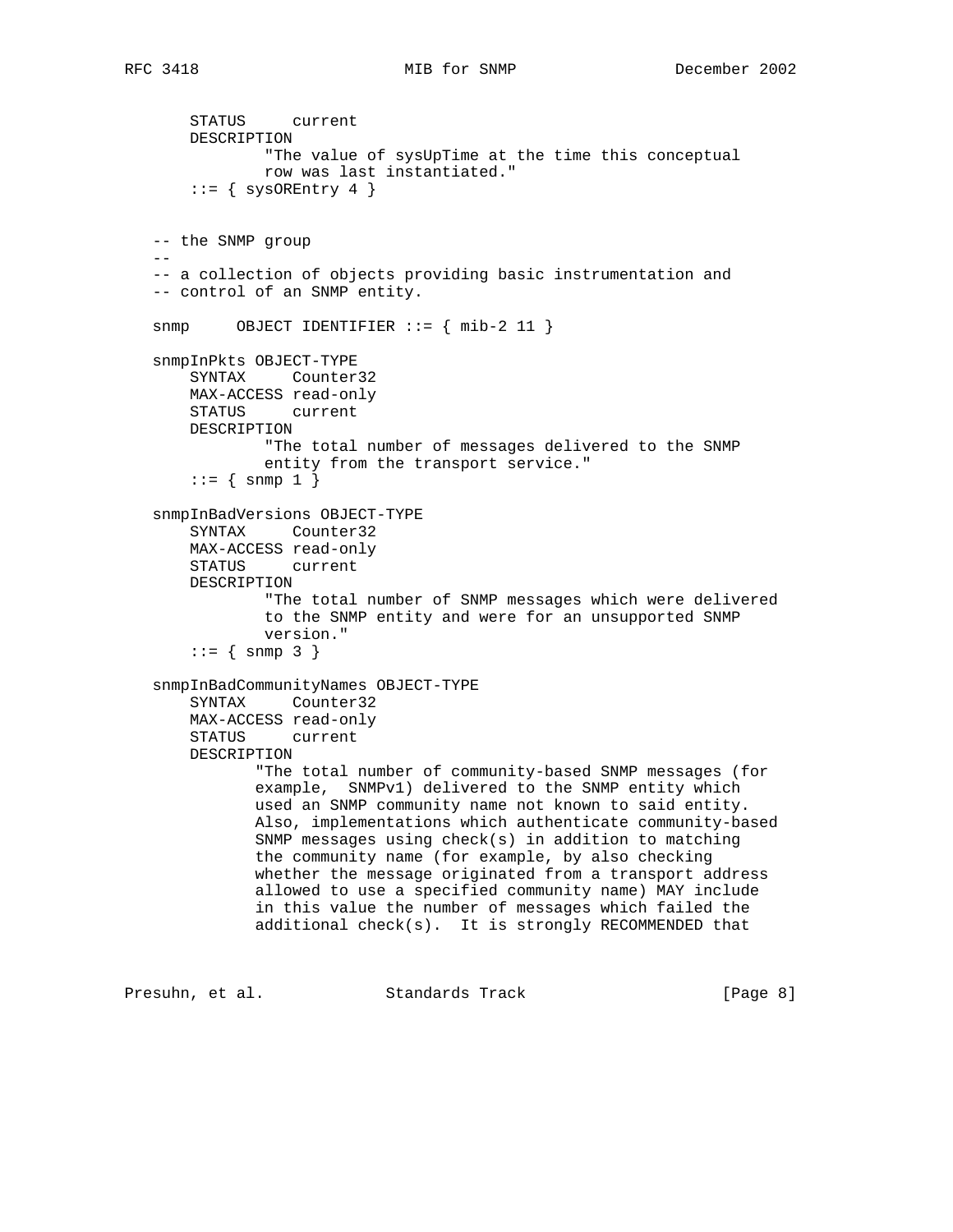the documentation for any security model which is used to authenticate community-based SNMP messages specify the precise conditions that contribute to this value."  $::=$  { snmp 4 } snmpInBadCommunityUses OBJECT-TYPE SYNTAX Counter32 MAX-ACCESS read-only STATUS current DESCRIPTION "The total number of community-based SNMP messages (for example, SNMPv1) delivered to the SNMP entity which represented an SNMP operation that was not allowed for the SNMP community named in the message. The precise conditions under which this counter is incremented (if at all) depend on how the SNMP entity implements its access control mechanism and how its applications interact with that access control mechanism. It is strongly RECOMMENDED that the documentation for any access control mechanism which is used to control access to and visibility of MIB instrumentation specify the precise conditions that contribute to this value."  $::= { \text{snmp 5 } }$  snmpInASNParseErrs OBJECT-TYPE SYNTAX Counter32 MAX-ACCESS read-only STATUS current DESCRIPTION "The total number of ASN.1 or BER errors encountered by the SNMP entity when decoding received SNMP messages."  $: := \{ \text{snmp } 6 \}$  snmpEnableAuthenTraps OBJECT-TYPE SYNTAX INTEGER  $\{ \text{enabeled}(1), \text{disabeled}(2) \}$  MAX-ACCESS read-write STATUS current DESCRIPTION "Indicates whether the SNMP entity is permitted to generate authenticationFailure traps. The value of this object overrides any configuration information; as such, it provides a means whereby all authenticationFailure traps may be disabled. Note that it is strongly recommended that this object be stored in non-volatile memory so that it remains constant across re-initializations of the network management system."

Presuhn, et al. Standards Track [Page 9]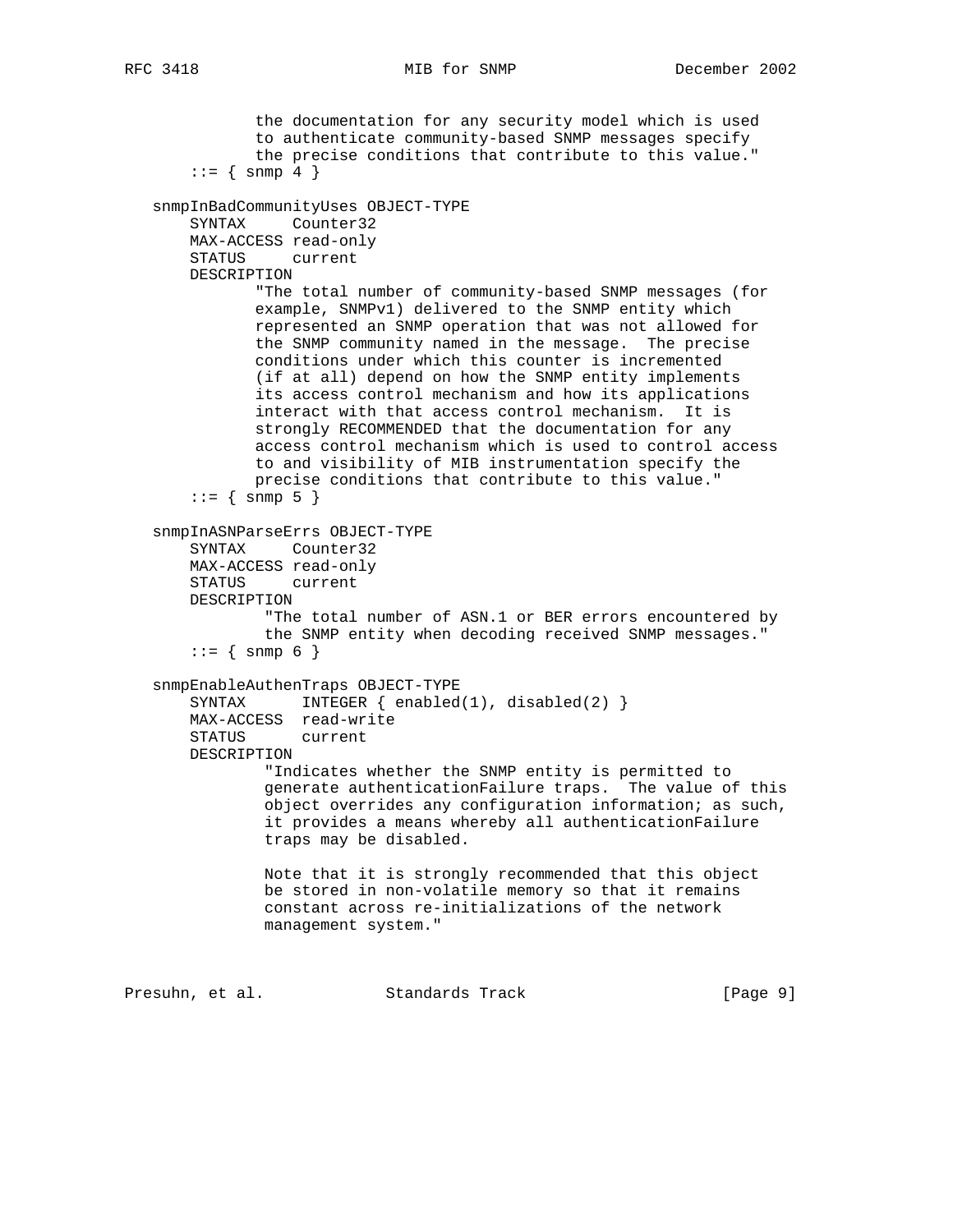$::=$  { snmp 30 } snmpSilentDrops OBJECT-TYPE SYNTAX Counter32 MAX-ACCESS read-only STATUS current DESCRIPTION "The total number of Confirmed Class PDUs (such as GetRequest-PDUs, GetNextRequest-PDUs, GetBulkRequest-PDUs, SetRequest-PDUs, and InformRequest-PDUs) delivered to the SNMP entity which were silently dropped because the size of a reply containing an alternate Response Class PDU (such as a Response-PDU) with an empty variable-bindings field was greater than either a local constraint or the maximum message size associated with the originator of the request."  $: := \{ \text{snmp } 31 \}$  snmpProxyDrops OBJECT-TYPE SYNTAX Counter32 MAX-ACCESS read-only STATUS current DESCRIPTION "The total number of Confirmed Class PDUs (such as GetRequest-PDUs, GetNextRequest-PDUs, GetBulkRequest-PDUs, SetRequest-PDUs, and InformRequest-PDUs) delivered to the SNMP entity which were silently dropped because the transmission of the (possibly translated) message to a proxy target failed in a manner (other than a time-out) such that no Response Class PDU (such as a Response-PDU) could be returned."  $: := \{ \text{snmp } 32 \}$  -- information for notifications  $-$  -- a collection of objects which allow the SNMP entity, when -- supporting a notification originator application, -- to be configured to generate SNMPv2-Trap-PDUs. snmpTrap OBJECT IDENTIFIER ::= { snmpMIBObjects 4 } snmpTrapOID OBJECT-TYPE SYNTAX OBJECT IDENTIFIER MAX-ACCESS accessible-for-notify STATUS current DESCRIPTION

Presuhn, et al. Standards Track [Page 10]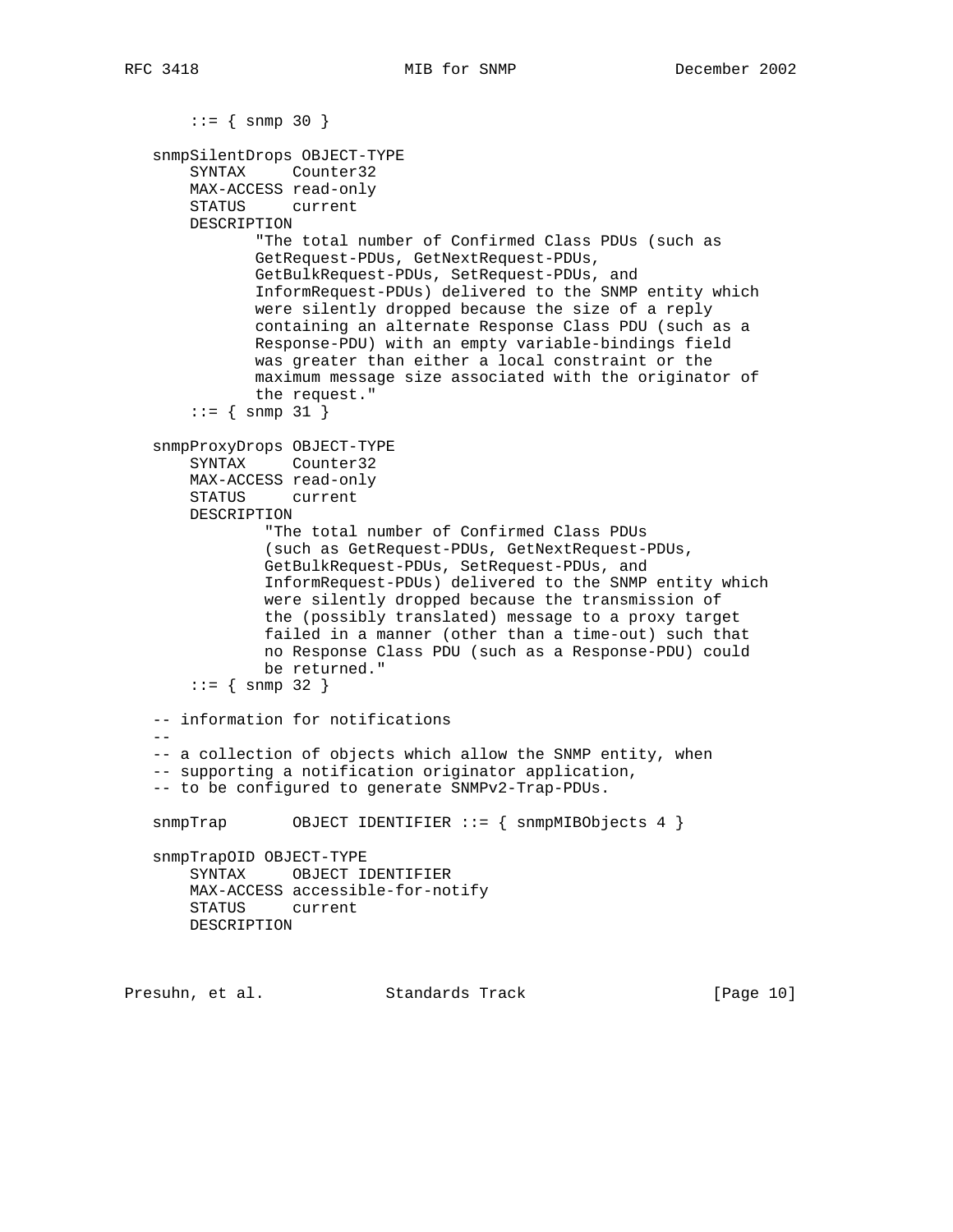"The authoritative identification of the notification currently being sent. This variable occurs as the second varbind in every SNMPv2-Trap-PDU and InformRequest-PDU."  $::=$  { snmpTrap 1 } -- ::= { snmpTrap 2 } this OID is obsolete snmpTrapEnterprise OBJECT-TYPE SYNTAX OBJECT IDENTIFIER MAX-ACCESS accessible-for-notify STATUS current DESCRIPTION "The authoritative identification of the enterprise associated with the trap currently being sent. When an SNMP proxy agent is mapping an RFC1157 Trap-PDU into a SNMPv2-Trap-PDU, this variable occurs as the last varbind."  $::=$  { snmpTrap 3 }  $--- := \{$  snmpTrap 4  $}$  this OID is obsolete -- well-known traps snmpTraps OBJECT IDENTIFIER ::= { snmpMIBObjects 5 } coldStart NOTIFICATION-TYPE STATUS current DESCRIPTION "A coldStart trap signifies that the SNMP entity, supporting a notification originator application, is reinitializing itself and that its configuration may have been altered."  $::=$  { snmpTraps 1 } warmStart NOTIFICATION-TYPE STATUS current DESCRIPTION "A warmStart trap signifies that the SNMP entity, supporting a notification originator application, is reinitializing itself such that its configuration is unaltered."  $::=$  { snmpTraps 2 } -- Note the linkDown NOTIFICATION-TYPE ::= { snmpTraps 3 }  $--$  and the linkUp NOTIFICATION-TYPE  $::=$  { snmpTraps 4 } -- are defined in RFC 2863 [RFC2863]

Presuhn, et al. Standards Track [Page 11]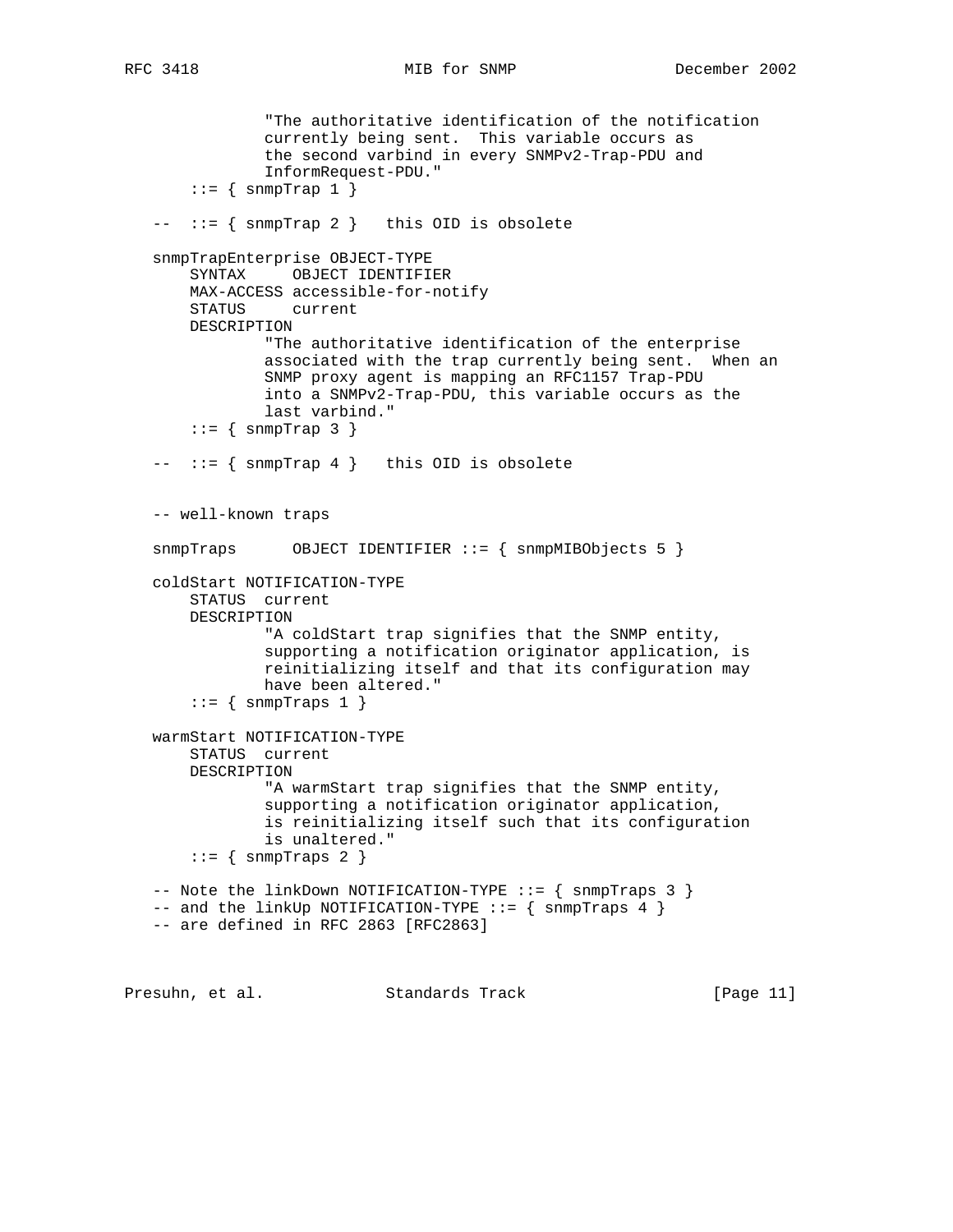```
 authenticationFailure NOTIFICATION-TYPE
     STATUS current
     DESCRIPTION
             "An authenticationFailure trap signifies that the SNMP
              entity has received a protocol message that is not
              properly authenticated. While all implementations
              of SNMP entities MAY be capable of generating this
              trap, the snmpEnableAuthenTraps object indicates
              whether this trap will be generated."
    ::= { snmpTraps 5 }
 -- Note the egpNeighborLoss notification is defined
 -- as { snmpTraps 6 } in RFC 1213
 -- the set group
- -- a collection of objects which allow several cooperating
 -- command generator applications to coordinate their use of the
 -- set operation.
 snmpSet OBJECT IDENTIFIER ::= { snmpMIBObjects 6 }
 snmpSetSerialNo OBJECT-TYPE
     SYNTAX TestAndIncr
    MAX-ACCESS read-write
    STATUS current
    DESCRIPTION
             "An advisory lock used to allow several cooperating
             command generator applications to coordinate their
             use of the SNMP set operation.
             This object is used for coarse-grain coordination.
             To achieve fine-grain coordination, one or more similar
             objects might be defined within each MIB group, as
             appropriate."
    ::= { snmpSet 1 }
 -- conformance information
 snmpMIBConformance
                OBJECT IDENTIFIER ::= { snmpMIB 2 }
 snmpMIBCompliances
              OBJECT IDENTIFIER ::= { snmpMIBConformance 1 }
 snmpMIBGroups OBJECT IDENTIFIER ::= { snmpMIBConformance 2 }
 -- compliance statements
```
Presuhn, et al. Standards Track [Page 12]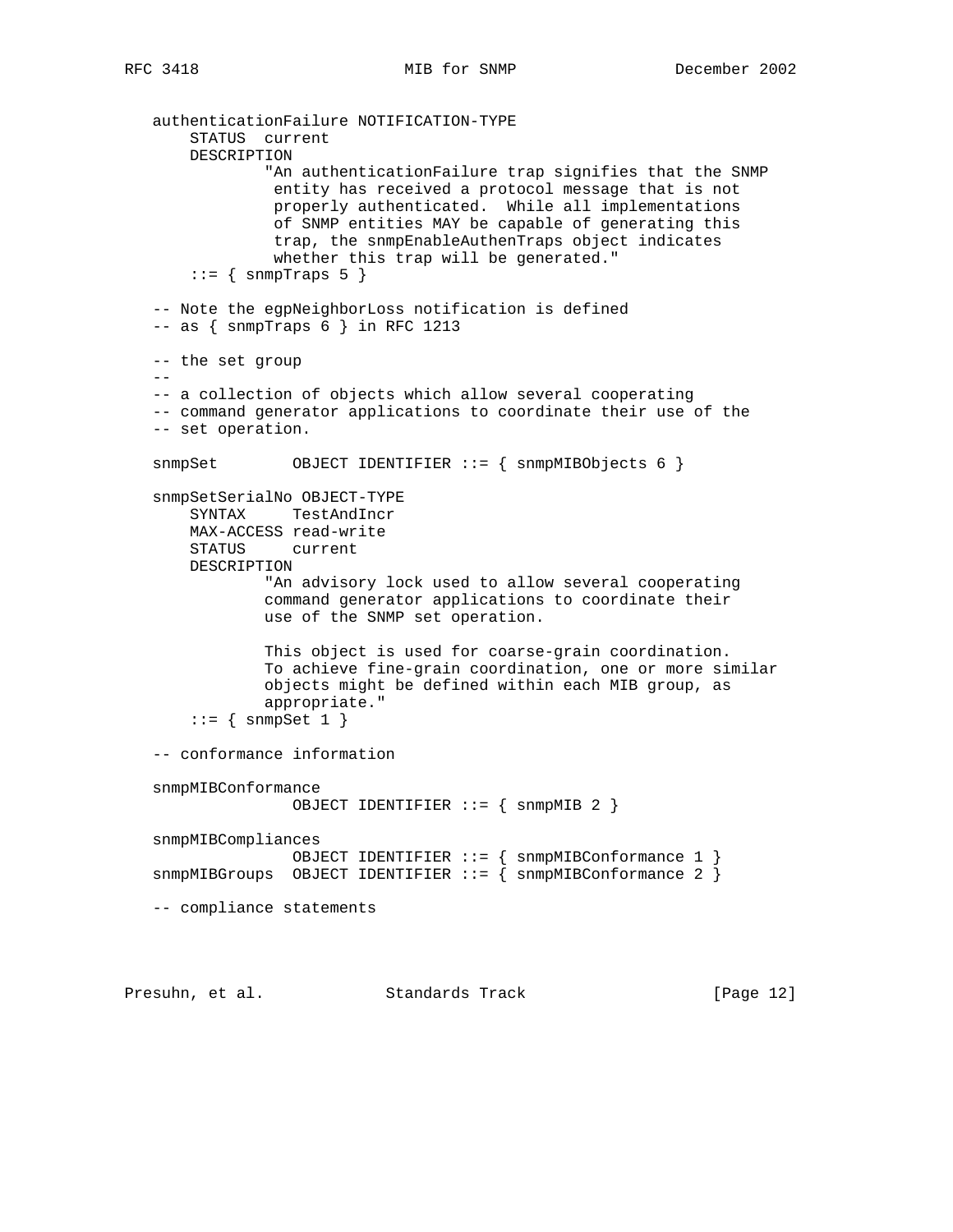-- ::= { snmpMIBCompliances 1 } this OID is obsolete snmpBasicCompliance MODULE-COMPLIANCE STATUS deprecated DESCRIPTION "The compliance statement for SNMPv2 entities which implement the SNMPv2 MIB. This compliance statement is replaced by snmpBasicComplianceRev2." MODULE -- this module MANDATORY-GROUPS { snmpGroup, snmpSetGroup, systemGroup, snmpBasicNotificationsGroup } GROUP snmpCommunityGroup DESCRIPTION "This group is mandatory for SNMPv2 entities which support community-based authentication." ::= { snmpMIBCompliances 2 } snmpBasicComplianceRev2 MODULE-COMPLIANCE STATUS current DESCRIPTION "The compliance statement for SNMP entities which implement this MIB module." MODULE -- this module MANDATORY-GROUPS { snmpGroup, snmpSetGroup, systemGroup, snmpBasicNotificationsGroup } GROUP snmpCommunityGroup DESCRIPTION "This group is mandatory for SNMP entities which support community-based authentication." GROUP snmpWarmStartNotificationGroup DESCRIPTION "This group is mandatory for an SNMP entity which supports command responder applications, and is able to reinitialize itself such that its configuration is unaltered." ::= { snmpMIBCompliances 3 } -- units of conformance -- ::= { snmpMIBGroups 1 } this OID is obsolete -- ::= { snmpMIBGroups 2 } this OID is obsolete -- ::= { snmpMIBGroups 3 } this OID is obsolete

Presuhn, et al. Standards Track [Page 13]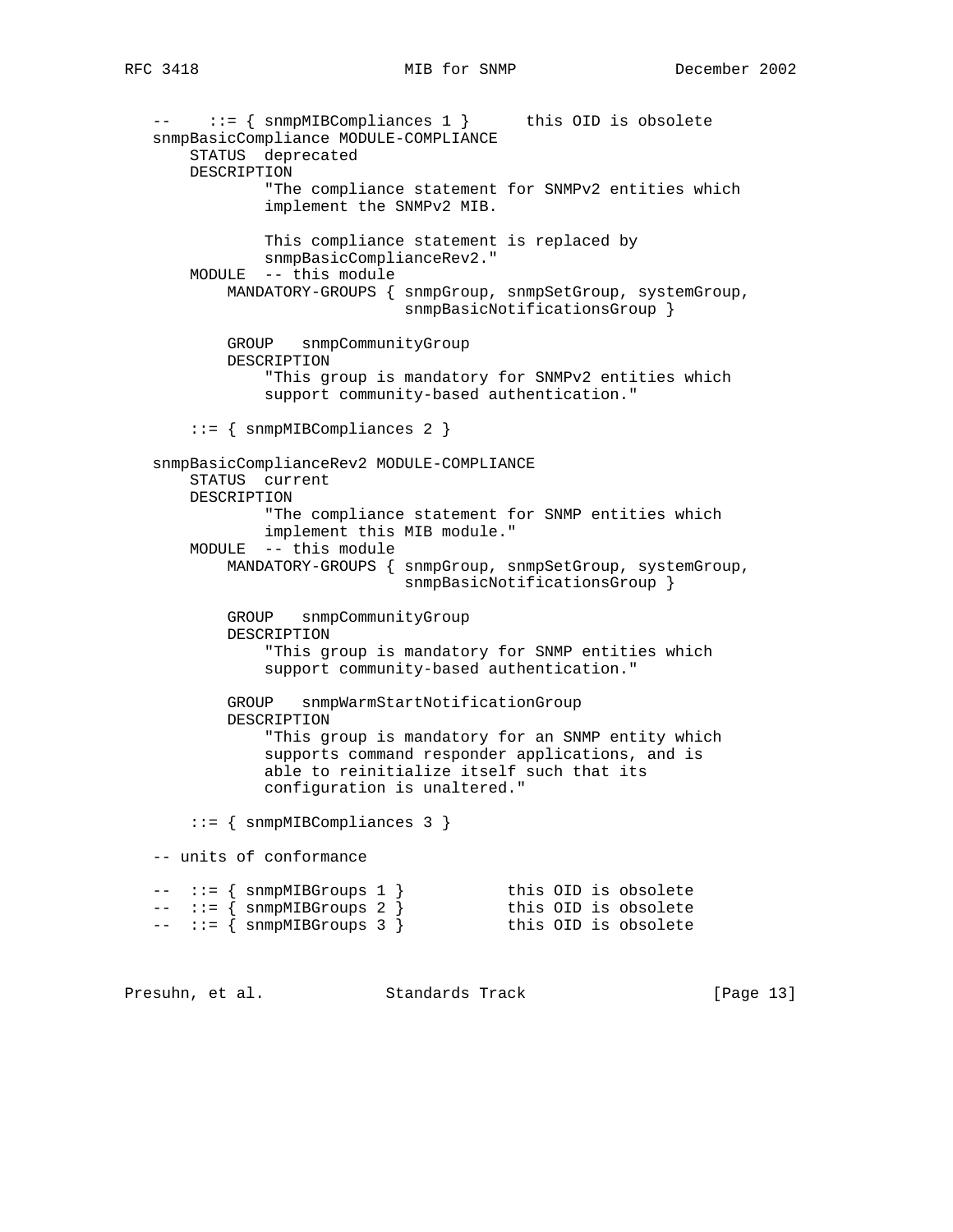```
-- ::= { snmpMIBGroups 4 } this OID is obsolete
    snmpGroup OBJECT-GROUP
       OBJECTS { snmpInPkts,
                 snmpInBadVersions,
                 snmpInASNParseErrs,
                 snmpSilentDrops,
                  snmpProxyDrops,
                 snmpEnableAuthenTraps }
        STATUS current
       DESCRIPTION
                "A collection of objects providing basic instrumentation
                and control of an SNMP entity."
       ::= { snmpMIBGroups 8 }
    snmpCommunityGroup OBJECT-GROUP
       OBJECTS { snmpInBadCommunityNames,
                snmpInBadCommunityUses }
       STATUS current
       DESCRIPTION
                "A collection of objects providing basic instrumentation
                of a SNMP entity which supports community-based
                authentication."
       ::= { snmpMIBGroups 9 }
    snmpSetGroup OBJECT-GROUP
       OBJECTS { snmpSetSerialNo }
        STATUS current
       DESCRIPTION
                "A collection of objects which allow several cooperating
                command generator applications to coordinate their
               use of the set operation."
       ::= { snmpMIBGroups 5 }
    systemGroup OBJECT-GROUP
        OBJECTS { sysDescr, sysObjectID, sysUpTime,
                  sysContact, sysName, sysLocation,
                 sysServices,
                 sysORLastChange, sysORID,
                 sysORUpTime, sysORDescr }
        STATUS current
       DESCRIPTION
               "The system group defines objects which are common to all
               managed systems."
       ::= { snmpMIBGroups 6 }
    snmpBasicNotificationsGroup NOTIFICATION-GROUP
       NOTIFICATIONS { coldStart, authenticationFailure }
Presuhn, et al. Standards Track [Page 14]
```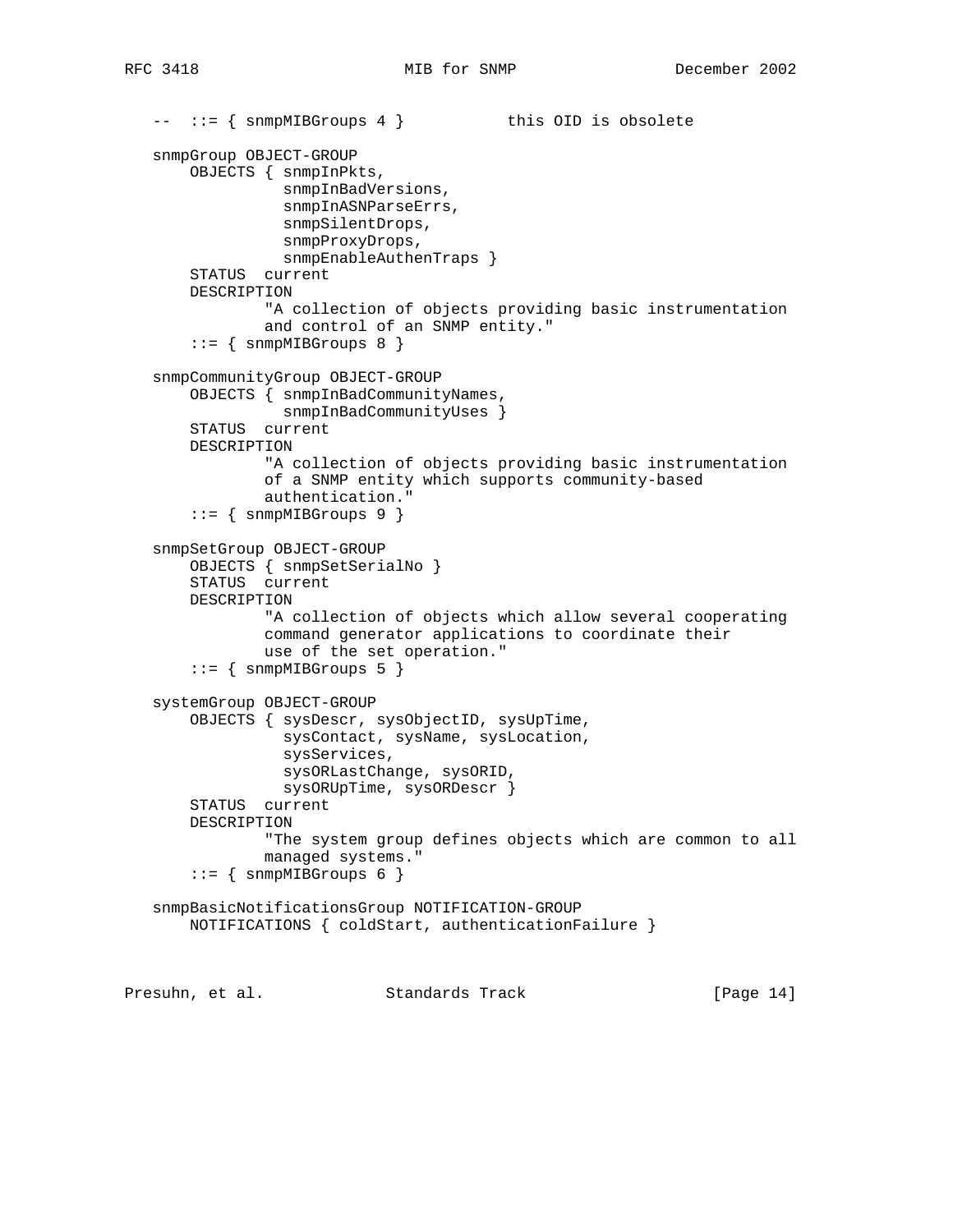STATUS current DESCRIPTION "The basic notifications implemented by an SNMP entity supporting command responder applications."  $::=$  { snmpMIBGroups 7 } snmpWarmStartNotificationGroup NOTIFICATION-GROUP NOTIFICATIONS { warmStart } STATUS current DESCRIPTION "An additional notification for an SNMP entity supporting command responder applications, if it is able to reinitialize itself such that its configuration is unaltered."  $::=$  { snmpMIBGroups 11 } snmpNotificationGroup OBJECT-GROUP OBJECTS { snmpTrapOID, snmpTrapEnterprise } STATUS current DESCRIPTION "These objects are required for entities which support notification originator applications."  $::=$  { snmpMIBGroups 12 } -- definitions in RFC 1213 made obsolete by the inclusion of a -- subset of the snmp group in this MIB snmpOutPkts OBJECT-TYPE SYNTAX Counter32 MAX-ACCESS read-only STATUS obsolete DESCRIPTION "The total number of SNMP Messages which were passed from the SNMP protocol entity to the transport service."  $::=$  { snmp 2 } -- { snmp 7 } is not used snmpInTooBigs OBJECT-TYPE SYNTAX Counter32 MAX-ACCESS read-only STATUS obsolete DESCRIPTION "The total number of SNMP PDUs which were delivered to the SNMP protocol entity and for which the value of the error-status field was 'tooBig'."  $::=$  { snmp 8 }

Presuhn, et al. Standards Track [Page 15]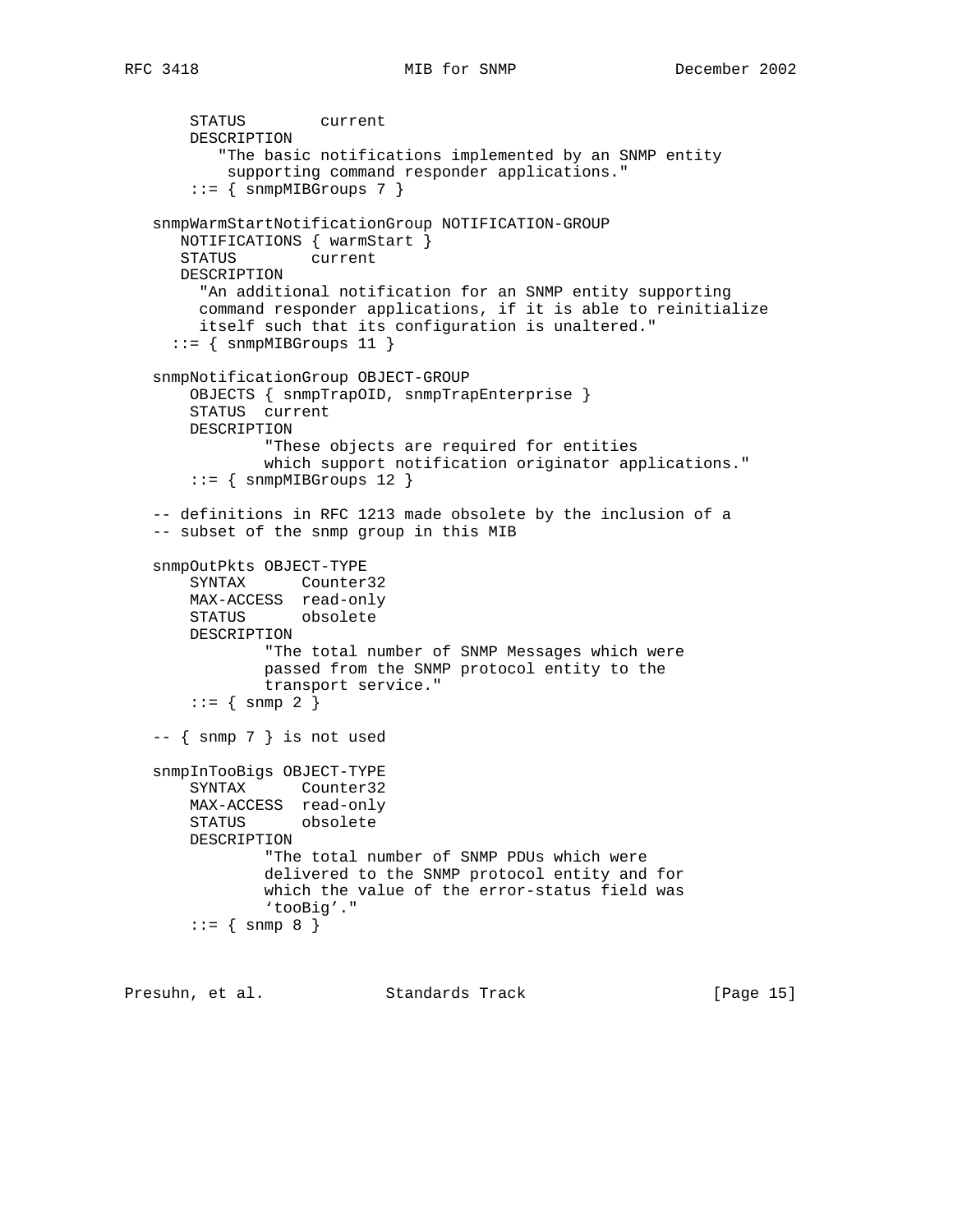```
 snmpInNoSuchNames OBJECT-TYPE
 SYNTAX Counter32
 MAX-ACCESS read-only
       STATUS obsolete
       DESCRIPTION
                "The total number of SNMP PDUs which were
               delivered to the SNMP protocol entity and for
               which the value of the error-status field was
               'noSuchName'."
       ::= { \text{snmp 9 } } snmpInBadValues OBJECT-TYPE
       SYNTAX Counter32
       MAX-ACCESS read-only
       STATUS obsolete
       DESCRIPTION
                "The total number of SNMP PDUs which were
               delivered to the SNMP protocol entity and for
               which the value of the error-status field was
               'badValue'."
       : := \{ \text{snmp } 10 \} snmpInReadOnlys OBJECT-TYPE
       SYNTAX Counter32
       MAX-ACCESS read-only
       STATUS obsolete
       DESCRIPTION
                "The total number valid SNMP PDUs which were delivered
                to the SNMP protocol entity and for which the value
               of the error-status field was 'readOnly'. It should
               be noted that it is a protocol error to generate an
               SNMP PDU which contains the value 'readOnly' in the
               error-status field, as such this object is provided
               as a means of detecting incorrect implementations of
               the SNMP."
       ::= { snmp 11 }
   snmpInGenErrs OBJECT-TYPE
       SYNTAX Counter32
       MAX-ACCESS read-only
       STATUS obsolete
       DESCRIPTION
               "The total number of SNMP PDUs which were delivered
                to the SNMP protocol entity and for which the value
               of the error-status field was 'genErr'."
       : := \{ \text{snmp } 12 \} snmpInTotalReqVars OBJECT-TYPE
```
Presuhn, et al. Standards Track [Page 16]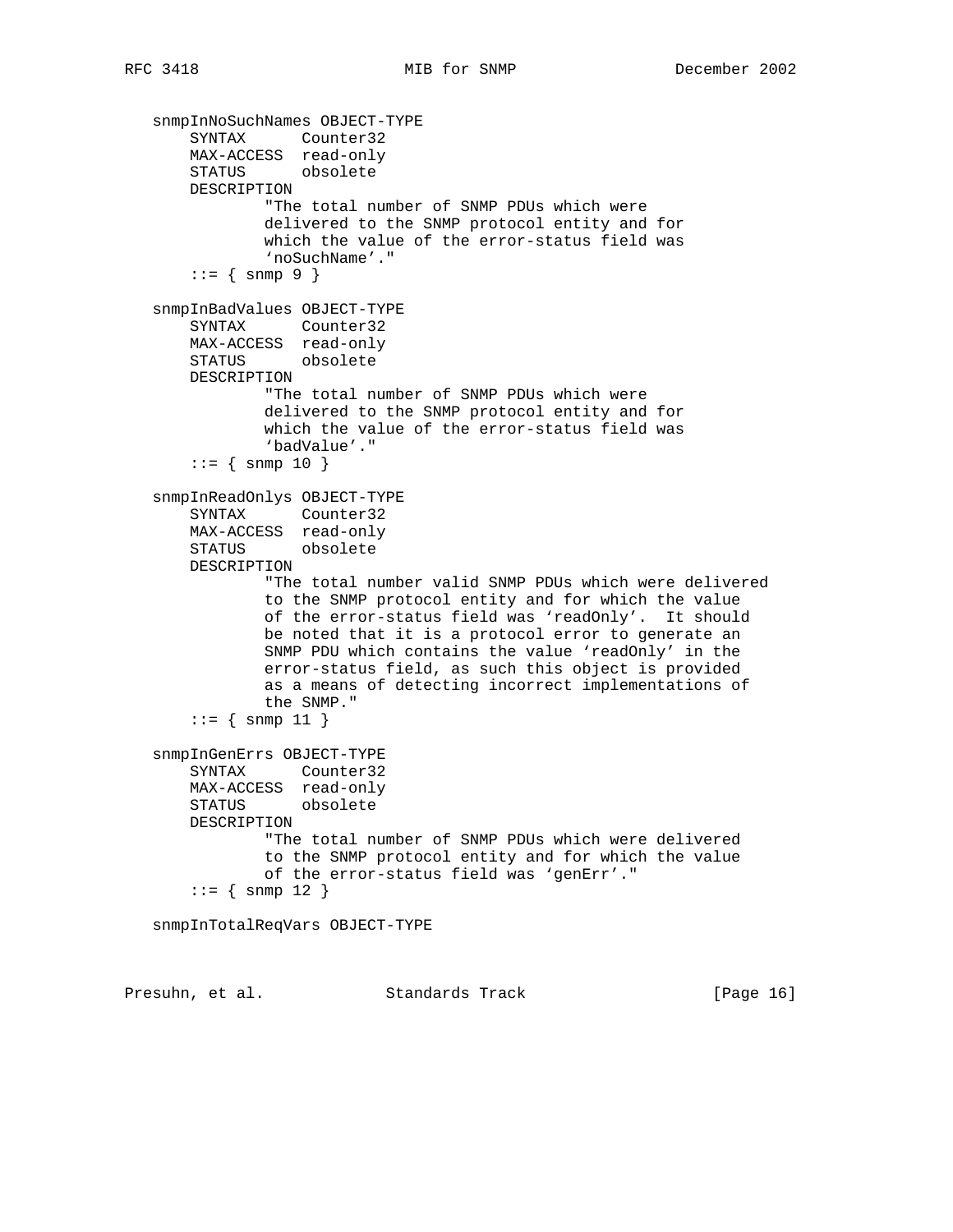SYNTAX Counter32 MAX-ACCESS read-only STATUS obsolete DESCRIPTION "The total number of MIB objects which have been retrieved successfully by the SNMP protocol entity as the result of receiving valid SNMP Get-Request and Get-Next PDUs."  $::=$  { snmp 13 } snmpInTotalSetVars OBJECT-TYPE SYNTAX Counter32 MAX-ACCESS read-only STATUS obsolete DESCRIPTION "The total number of MIB objects which have been altered successfully by the SNMP protocol entity as the result of receiving valid SNMP Set-Request PDUs."  $: := \{ \text{snmp } 14 \}$  snmpInGetRequests OBJECT-TYPE SYNTAX Counter32 MAX-ACCESS read-only STATUS obsolete DESCRIPTION "The total number of SNMP Get-Request PDUs which have been accepted and processed by the SNMP protocol entity."  $: := \{ \text{snmp } 15 \}$  snmpInGetNexts OBJECT-TYPE SYNTAX Counter32 MAX-ACCESS read-only STATUS obsolete DESCRIPTION "The total number of SNMP Get-Next PDUs which have been accepted and processed by the SNMP protocol entity."  $::=$  { snmp 16 } snmpInSetRequests OBJECT-TYPE SYNTAX Counter32 MAX-ACCESS read-only STATUS obsolete DESCRIPTION "The total number of SNMP Set-Request PDUs which have been accepted and processed by the SNMP protocol entity."  $::=$  { snmp 17 }

Presuhn, et al. Standards Track [Page 17]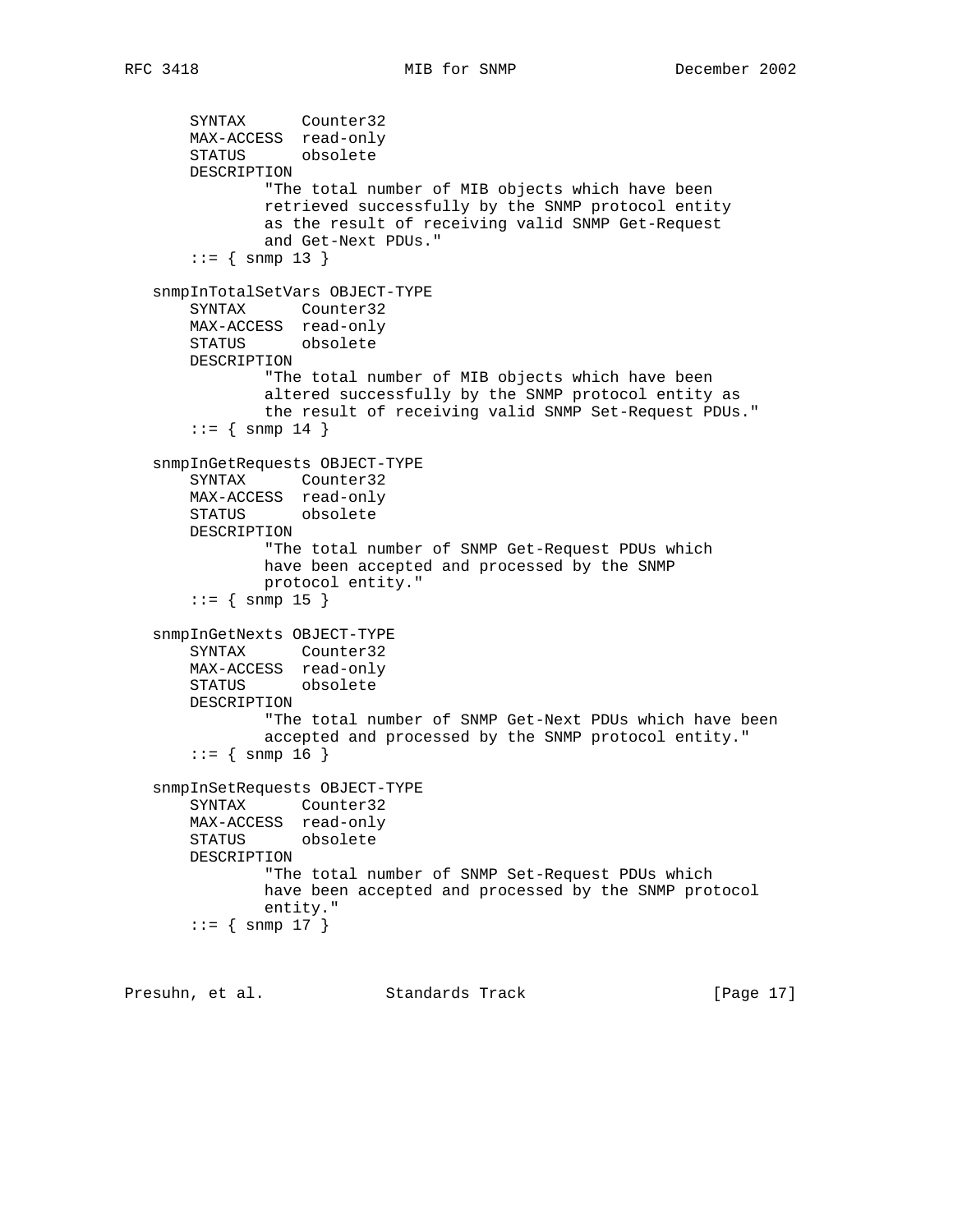snmpInGetResponses OBJECT-TYPE SYNTAX Counter32 MAX-ACCESS read-only STATUS obsolete DESCRIPTION "The total number of SNMP Get-Response PDUs which have been accepted and processed by the SNMP protocol entity."  $: := \{ \text{snmp } 18 \}$  snmpInTraps OBJECT-TYPE SYNTAX Counter32 MAX-ACCESS read-only STATUS obsolete DESCRIPTION "The total number of SNMP Trap PDUs which have been accepted and processed by the SNMP protocol entity."  $: := \{ \text{snmp } 19 \}$  snmpOutTooBigs OBJECT-TYPE SYNTAX Counter32 MAX-ACCESS read-only STATUS obsolete DESCRIPTION "The total number of SNMP PDUs which were generated by the SNMP protocol entity and for which the value of the error-status field was 'tooBig.'"  $: := \{ \text{snmp } 20 \}$  snmpOutNoSuchNames OBJECT-TYPE SYNTAX Counter32 MAX-ACCESS read-only STATUS obsolete DESCRIPTION "The total number of SNMP PDUs which were generated by the SNMP protocol entity and for which the value of the error-status was 'noSuchName'."  $::=$  { snmp 21 } snmpOutBadValues OBJECT-TYPE SYNTAX Counter32 MAX-ACCESS read-only STATUS obsolete DESCRIPTION "The total number of SNMP PDUs which were generated by the SNMP protocol entity and for which the value of the error-status field was 'badValue'."  $: := \{ \text{snmp } 22 \}$ 

Presuhn, et al. Standards Track [Page 18]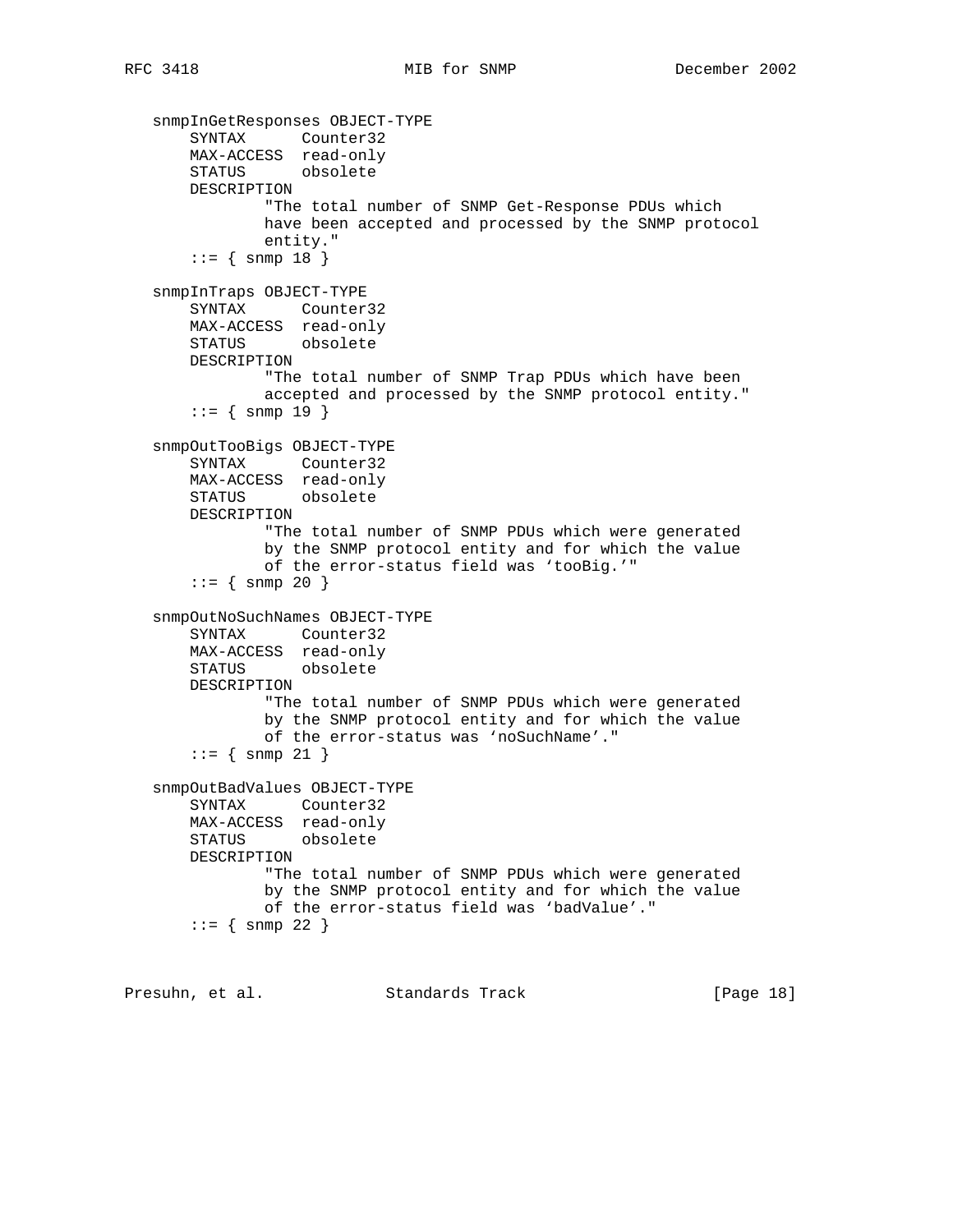```
 -- { snmp 23 } is not used
 snmpOutGenErrs OBJECT-TYPE
     SYNTAX Counter32
    MAX-ACCESS read-only
    STATUS obsolete
    DESCRIPTION
             "The total number of SNMP PDUs which were generated
             by the SNMP protocol entity and for which the value
             of the error-status field was 'genErr'."
    : := \{ \text{snmp } 24 \} snmpOutGetRequests OBJECT-TYPE
     SYNTAX Counter32
     MAX-ACCESS read-only
     STATUS obsolete
    DESCRIPTION
             "The total number of SNMP Get-Request PDUs which
             have been generated by the SNMP protocol entity."
    : := \{ \text{snmp } 25 \} snmpOutGetNexts OBJECT-TYPE
    SYNTAX Counter32
    MAX-ACCESS read-only
    STATUS obsolete
    DESCRIPTION
             "The total number of SNMP Get-Next PDUs which have
             been generated by the SNMP protocol entity."
    : := \{ \text{snmp } 26 \} snmpOutSetRequests OBJECT-TYPE
    SYNTAX Counter32
    MAX-ACCESS read-only
    STATUS obsolete
    DESCRIPTION
             "The total number of SNMP Set-Request PDUs which
             have been generated by the SNMP protocol entity."
    : := \{ \text{snmp } 27 \} snmpOutGetResponses OBJECT-TYPE
     SYNTAX Counter32
    MAX-ACCESS read-only
    STATUS obsolete
    DESCRIPTION
             "The total number of SNMP Get-Response PDUs which
             have been generated by the SNMP protocol entity."
    : := \{ \text{snmp } 28 \}
```
Presuhn, et al. Standards Track [Page 19]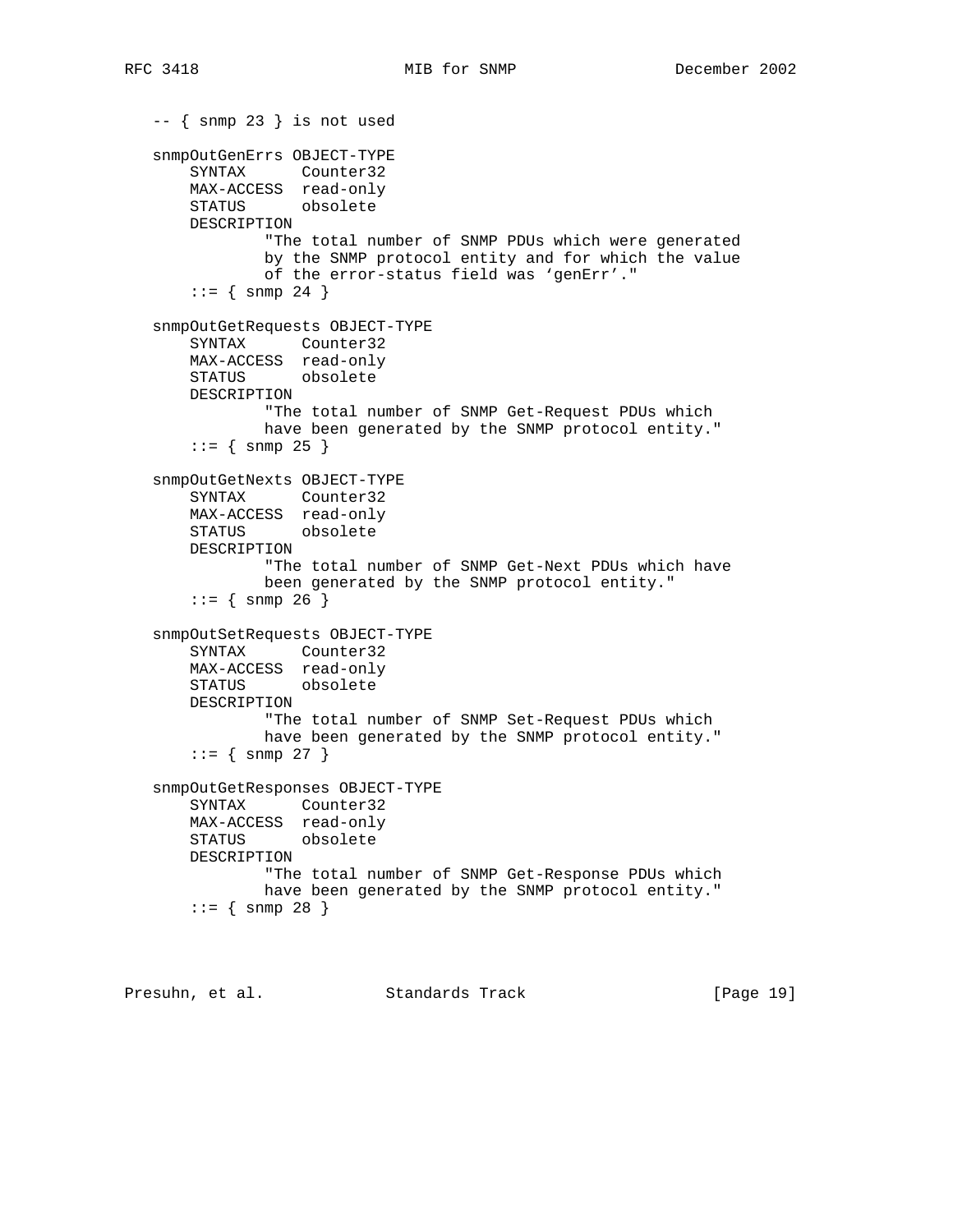```
 snmpOutTraps OBJECT-TYPE
 SYNTAX Counter32
 MAX-ACCESS read-only
       STATUS obsolete
       DESCRIPTION
               "The total number of SNMP Trap PDUs which have
               been generated by the SNMP protocol entity."
      : := \{ \text{snmp } 29 \} snmpObsoleteGroup OBJECT-GROUP
       OBJECTS { snmpOutPkts, snmpInTooBigs, snmpInNoSuchNames,
                 snmpInBadValues, snmpInReadOnlys, snmpInGenErrs,
                 snmpInTotalReqVars, snmpInTotalSetVars,
                 snmpInGetRequests, snmpInGetNexts, snmpInSetRequests,
                 snmpInGetResponses, snmpInTraps, snmpOutTooBigs,
                snmpOutNoSuchNames, snmpOutBadValues,
                 snmpOutGenErrs, snmpOutGetRequests, snmpOutGetNexts,
                 snmpOutSetRequests, snmpOutGetResponses, snmpOutTraps
 }
       STATUS obsolete
       DESCRIPTION
               "A collection of objects from RFC 1213 made obsolete
               by this MIB module."
      ::= { snmpMIBGroups 10 }
```
END

3. Notice on Intellectual Property

 The IETF takes no position regarding the validity or scope of any intellectual property or other rights that might be claimed to pertain to the implementation or use of the technology described in this document or the extent to which any license under such rights might or might not be available; neither does it represent that it has made any effort to identify any such rights. Information on the IETF's procedures with respect to rights in standards-track and standards-related documentation can be found in BCP-11. Copies of claims of rights made available for publication and any assurances of licenses to be made available, or the result of an attempt made to obtain a general license or permission for the use of such proprietary rights by implementors or users of this specification can be obtained from the IETF Secretariat.

 The IETF invites any interested party to bring to its attention any copyrights, patents or patent applications, or other proprietary rights which may cover technology that may be required to practice this standard. Please address the information to the IETF Executive Director.

Presuhn, et al. Standards Track [Page 20]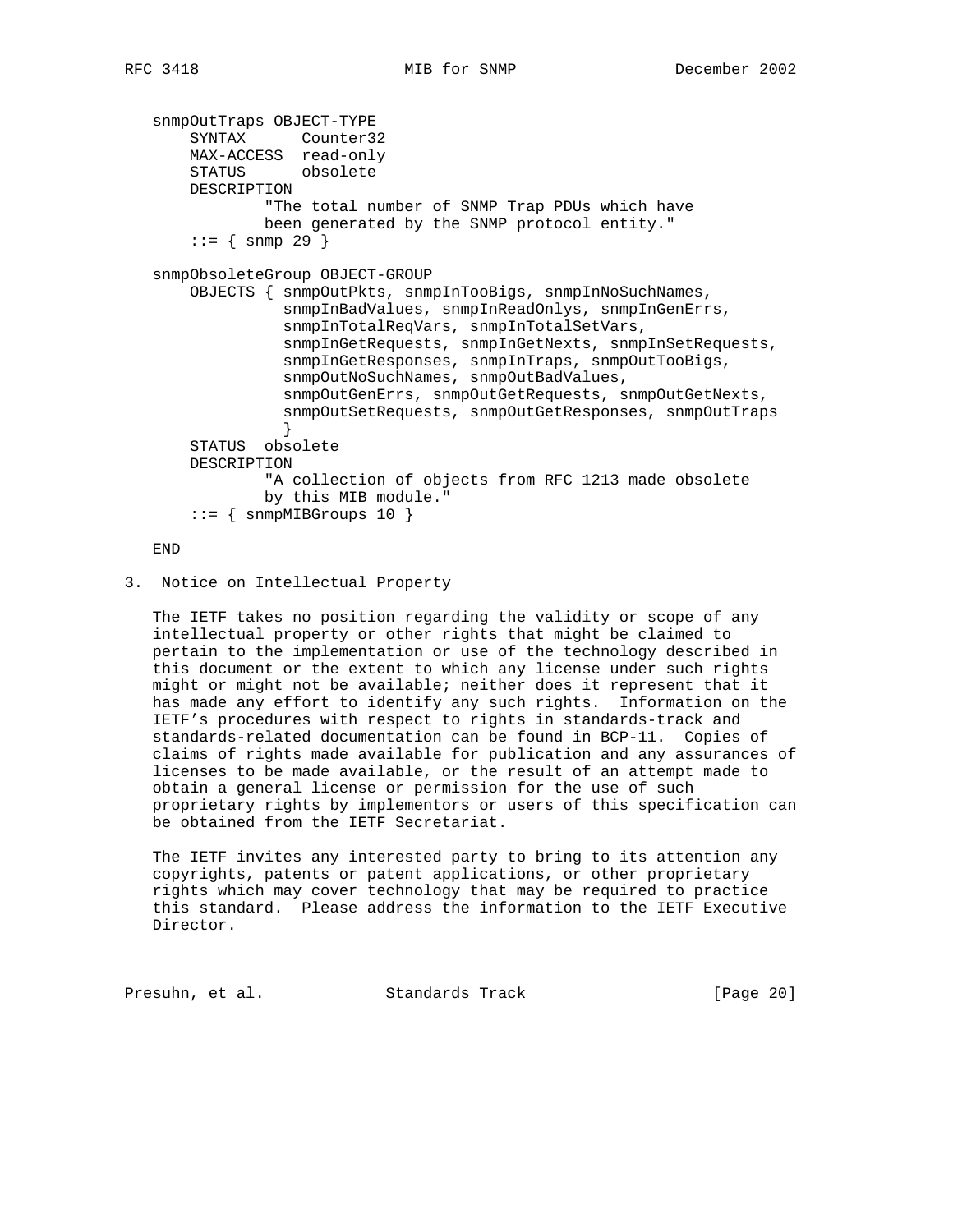4. Acknowledgments

 This document is the product of the SNMPv3 Working Group. Some special thanks are in order to the following Working Group members:

 Randy Bush Jeffrey D. Case Mike Daniele Rob Frye Lauren Heintz Keith McCloghrie Russ Mundy David T. Perkins Randy Presuhn Aleksey Romanov Juergen Schoenwaelder Bert Wijnen

 This version of the document, edited by Randy Presuhn, was initially based on the work of a design team whose members were:

 Jeffrey D. Case Keith McCloghrie David T. Perkins Randy Presuhn Juergen Schoenwaelder

 The previous versions of this document, edited by Keith McCloghrie, was the result of significant work by four major contributors:

 Jeffrey D. Case Keith McCloghrie Marshall T. Rose Steven Waldbusser

Presuhn, et al. Standards Track [Page 21]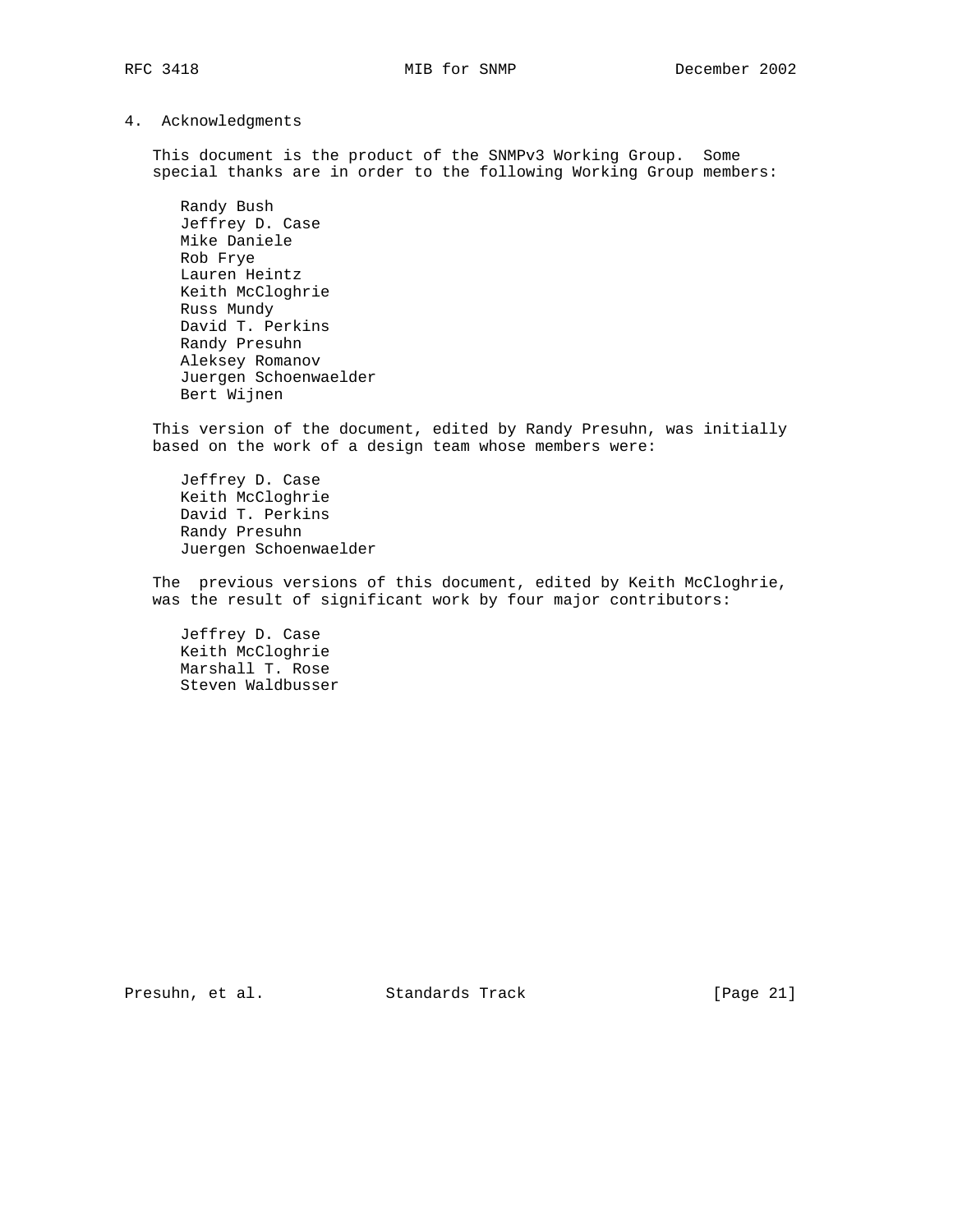Additionally, the contributions of the SNMPv2 Working Group to the previous versions are also acknowledged. In particular, a special thanks is extended for the contributions of:

 Alexander I. Alten Dave Arneson Uri Blumenthal Doug Book Kim Curran Jim Galvin Maria Greene Iain Hanson Dave Harrington Nguyen Hien Jeff Johnson Michael Kornegay Deirdre Kostick David Levi Daniel Mahoney Bob Natale Brian O'Keefe Andrew Pearson Dave Perkins Randy Presuhn Aleksey Romanov Shawn Routhier Jon Saperia Juergen Schoenwaelder Bob Stewart Kaj Tesink Glenn Waters Bert Wijnen

5. Security Considerations

 There are a number of management objects defined in this MIB that have a MAX-ACCESS clause of read-write. Such objects may be considered sensitive or vulnerable in some network environments. The support for SET operations in a non-secure environment without proper protection can have a negative effect on network operations.

 SNMPv1 by itself is not a secure environment. Even if the network itself is secure (for example by using IPSec), even then, there is no control as to who on the secure network is allowed to access and GET/SET (read/change) the objects in this MIB.

Presuhn, et al. Standards Track [Page 22]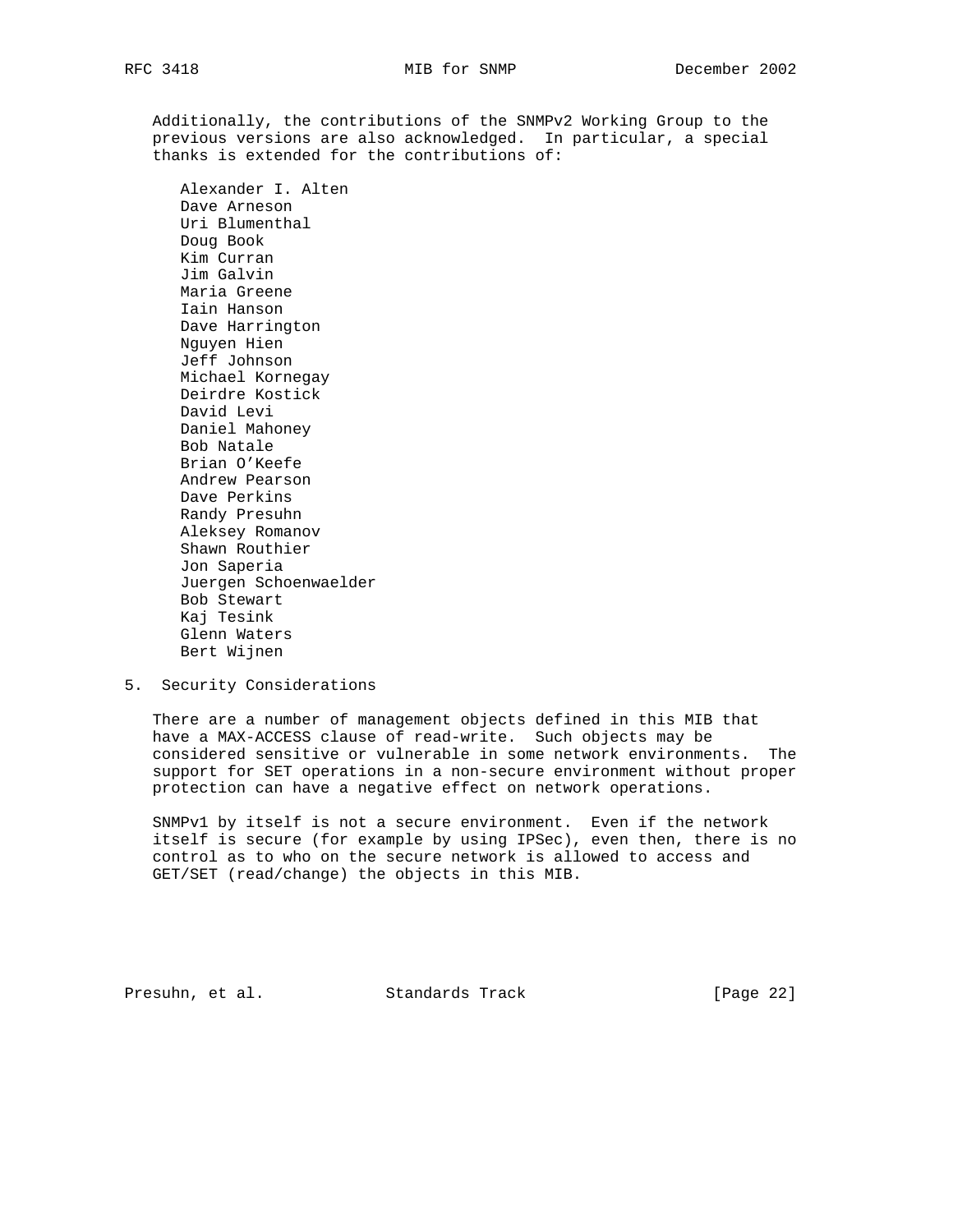It is recommended that the implementors consider the security features as provided by the SNMPv3 framework. Specifically, the use of the User-based Security Model STD 62, RFC 3414 [RFC3414] and the View-based Access Control Model STD 62, RFC 3415 [RFC3415] is recommended.

 It is then a customer/user responsibility to ensure that the SNMP entity giving access to an instance of this MIB is properly configured to give access to the objects only to those principals (users) that have legitimate rights to indeed GET or SET (change) them.

- 6. References
- 6.1. Normative References
	- [RFC2119] Bradner, S., "Key words for use in RFCs to Indicate Requirement Levels", BCP 14, RFC 2119, March 1997.
	- [RFC2578] McCloghrie, K., Perkins, D., Schoenwaelder, J., Case, J., Rose, M. and S. Waldbusser, "Structure of Management Information Version 2 (SMIv2)", STD 58, RFC 2578, April 1999.
	- [RFC2579] McCloghrie, K., Perkins, D., Schoenwaelder, J., Case, J., Rose, M. and S. Waldbusser, "Textual Conventions for SMIv2", STD 58, RFC 2579, April 1999.
- [RFC2580] McCloghrie, K., Perkins, D., Schoenwaelder, J., Case, J., Rose, M. and S. Waldbusser, "Conformance Statements for SMIv2", STD 58, RFC 2580, April 1999.
	- [RFC3411] Harrington, D., Presuhn, R. and B. Wijnen, "An Architecture for describing Simple Network Management Protocol (SNMP) Management Frameworks", STD 62, RFC 3411, December 2002.
	- [RFC3414] Blumenthal, U. and B. Wijnen, "The User-Based Security Model (USM) for Version 3 of the Simple Network Management Protocol (SNMPv3)", STD 62, RFC 3414, December 2002.
	- [RFC3415] Wijnen, B., Presuhn, R. and K. McCloghrie, "View-based Access Control Model (VACM) for the Simple Network Management Protocol (SNMP)", STD 62, RFC 3415, December 2002.

Presuhn, et al. Standards Track [Page 23]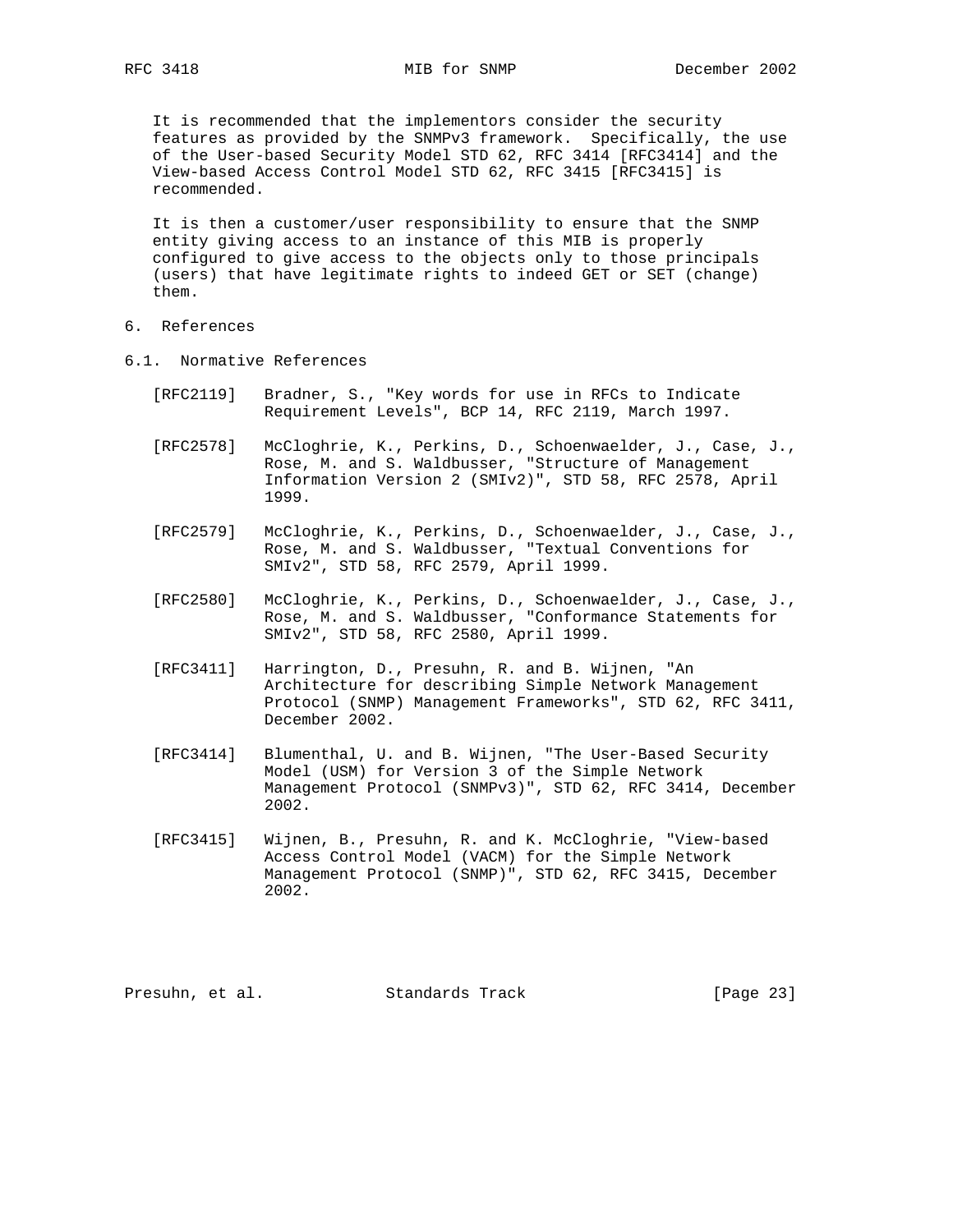- 6.1. Informative References
	- [RFC1157] Case, J., Fedor, M., Schoffstall, M. and J. Davin, "Simple Network Management Protocol", STD 15, RFC 1157, May 1990.
	- [RFC1213] McCloghrie, K. and M. Rose, "Management Information Base for Network Management of TCP/IP-based internets: MIB- II", STD 16, RFC 1213, March 1991.
	- [RFC2863] McCloghrie, K. and F. Kastenholz, "The Interfaces Group MIB", RFC 2863, June 2000.
	- [RFC3410] Case, J., Mundy, R., Partain, D. and B. Stewart, "Introduction and Applicability Statements for Internet- Standard Management Framework", RFC 3410, December 2002.
- 7. Changes from RFC 1907

These are the changes from RFC 1907:

- Corrected typo in copyright statement;
- Updated copyright date;
- Updated with new editor's name and contact information;
- Cosmetic fixes to layout and typography;
- Changed title;
- Replace introduction with current MIB boilerplate;
- Updated references;
- Fixed typo in sysORUpTime;
- Re-worded description of snmpSilentDrops;
- Updated reference to RFC 1573 to 2863;
- Added IPR boilerplate as required by RFC 2026;
- Weakened authenticationFailure description from MUST to MAY, clarified that it pertains to all SNMP entities;

Presuhn, et al. Standards Track [Page 24]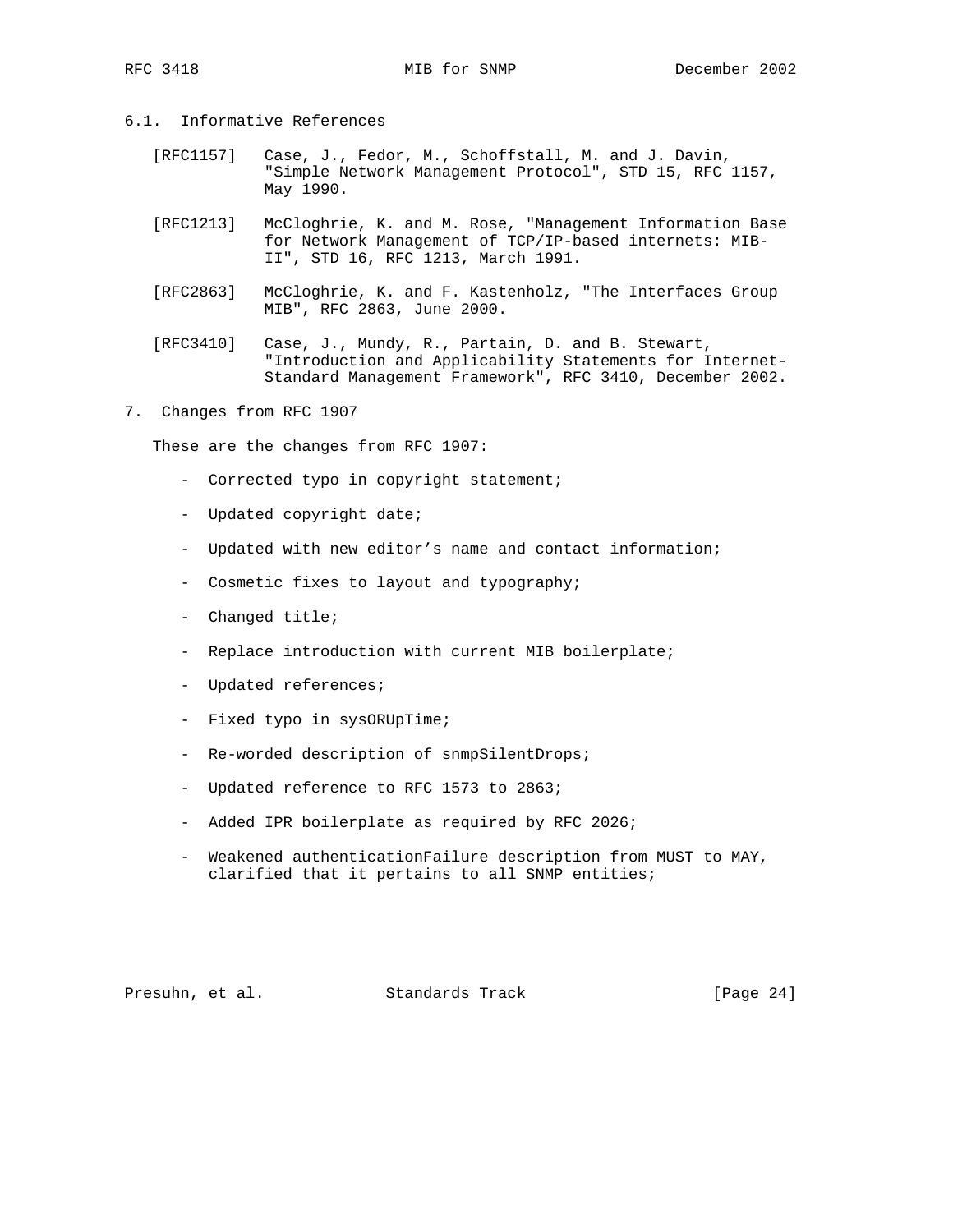- Clarified descriptions of snmpInBadCommunityNames and snmpInBadCommunityUses;
- Updated module-identity and contact information;
- Updated the acknowledgments section;
- Replaced references to "manager role", "agent role" and "SNMPv2 entity" with appropriate terms from RFC 2571;
- Updated document headers and footers;
- Added security considerations, based on current recommendations for MIB modules;
- Added NOTIFICATION-GROUP and OBJECT-GROUP constructs for NOTIFICATION-TYPEs and OBJECT-TYPEs that were left unreferenced in RFC 1907;
- Fixed typos in sysServices DESCRIPTION;
- Changed description of snmpProxyDrops to use terms from architecture;
- Changed value used in example for sysObjectID;
- Added an abstract;
- Deprecated the snmpBasicCompliance MODULE-COMPLIANCE, and added the snmpBasicComplianceRev2 MODULE-COMPLIANCE to take its place;
- Updated working group mailing list address;
- Added co-chair's address.
- 8. Editor's Address

 Randy Presuhn BMC Software, Inc. 2141 North First Street San Jose, CA 95131 **USA** 

 Phone: +1 408 546 1006 EMail: randy\_presuhn@bmc.com

Presuhn, et al. Standards Track [Page 25]